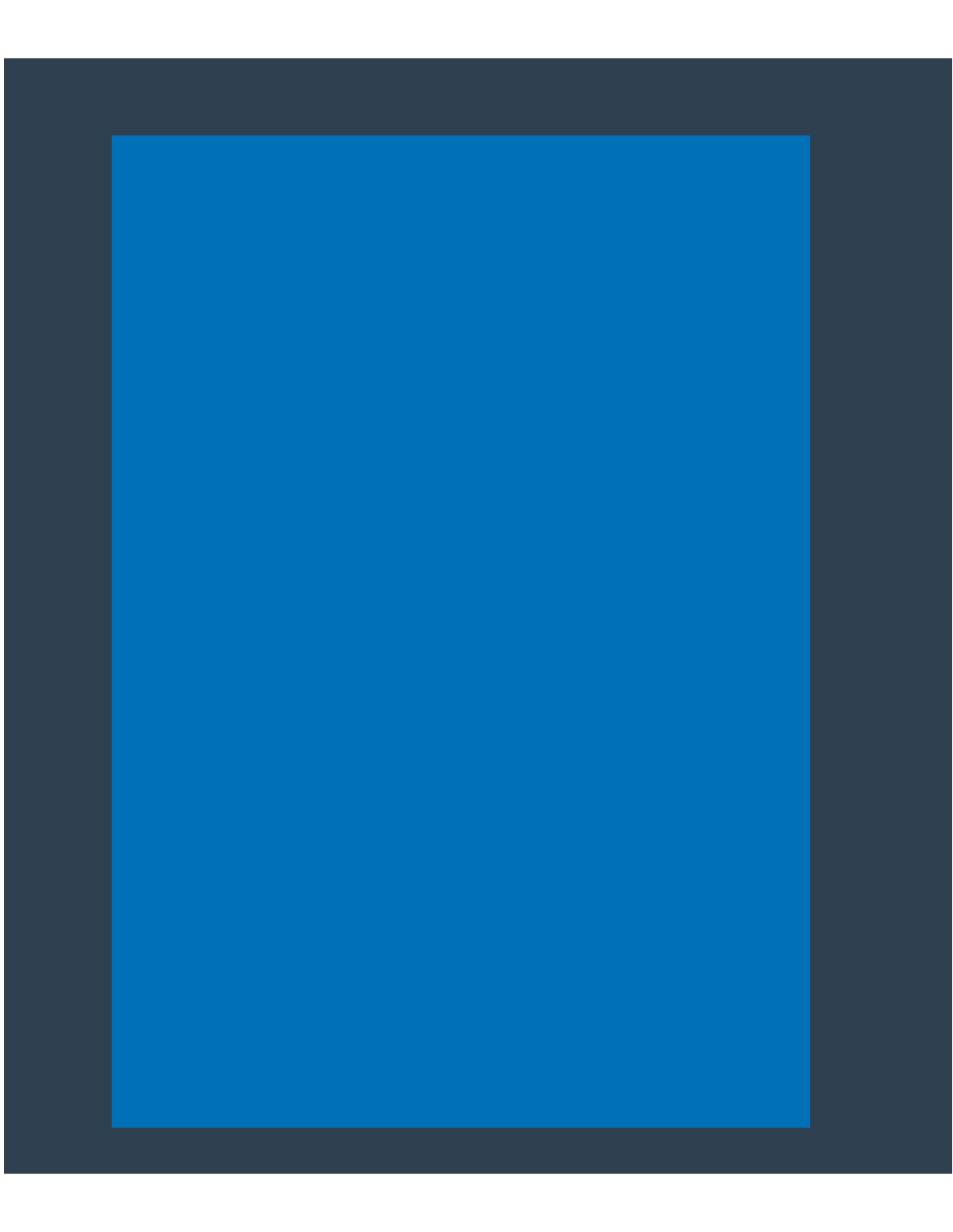# **TABLE OF CONTENTS**

| 4        | <b>CHAIR'S MESSAGE</b>                          |
|----------|-------------------------------------------------|
| 5        | <b>VISION, MISSION AND VALUES</b>               |
| 6        | MESSAGE FROM THE CEO                            |
| $\Theta$ | <b>MANAGEMENT'S DISCUSSION OF FINANCIAL AND</b> |
|          | OPERATIONAL PERFORMANCE                         |
| 23       | <b>BOARD OF DIRECTORS</b>                       |
| 25       | <b>MANAGEMENT'S RESPONSIBILITY FOR THE</b>      |
|          | <b>FINANCIAL STATEMENTS</b>                     |
| 26       | <b>INDEPENDENT AUDITORS' REPORT</b>             |
| 27       | <b>FINANCIAL STATEMENTS</b>                     |
| 30       | NOTES TO THE FINANCIAL STATEMENTS               |

2 0 1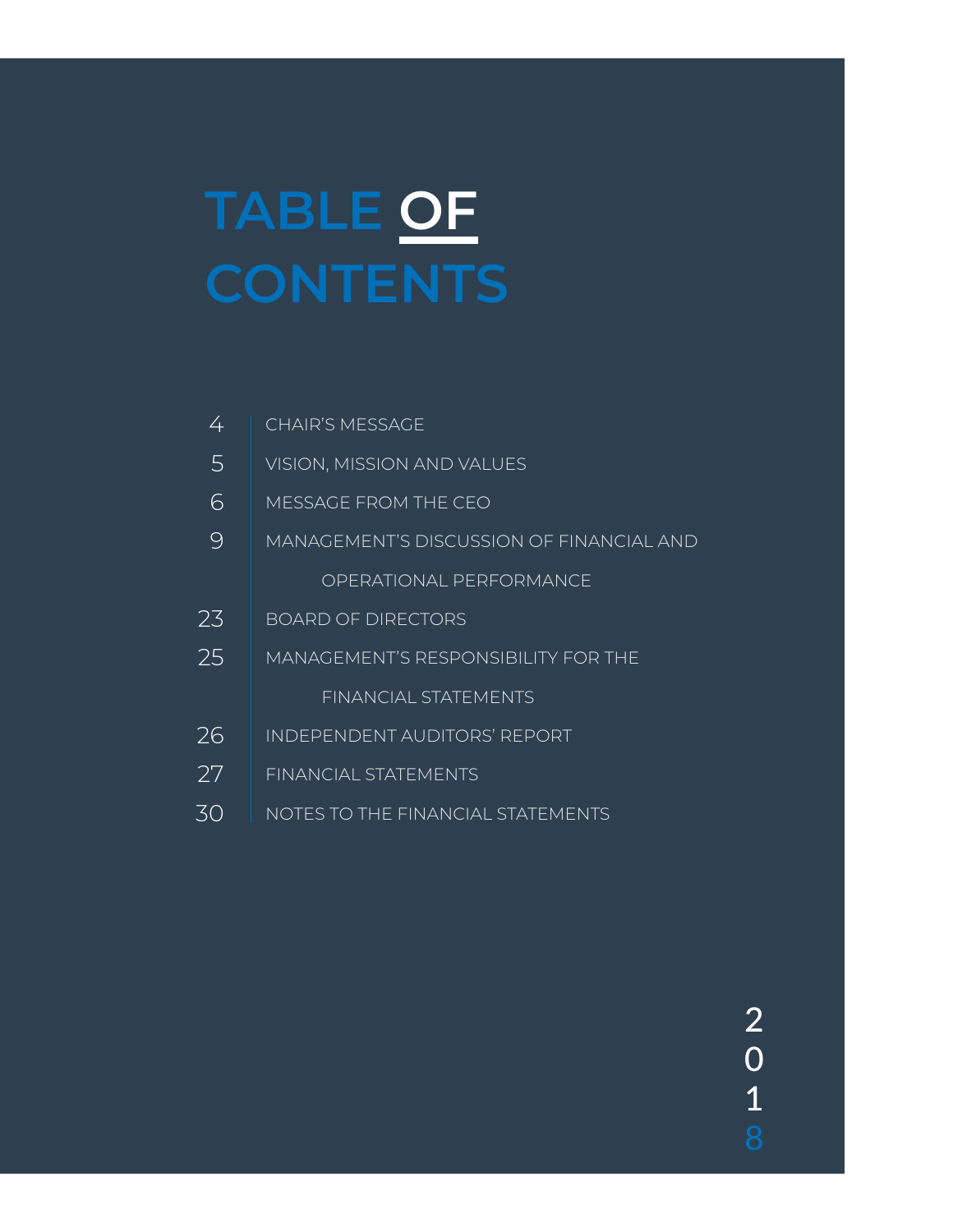## **CHAIR'S MESSAGE**



**TOM ROBINSON** CHAIR OF THE BOARD

On behalf of the Board of Directors of the Technical Safety Authority of Saskatchewan (TSASK), it is my pleasure to introduce the Company's annual report for the 2017-18 fiscal year.

I want to begin by congratulating the TSASK team for a year of significant progress and success. Over the past number of years, our management team and a committed group of employees have undertaken the challenge of preparing TSASK for the future. Their recognition of the evolving requirements of our customers, the Province and the public has strengthened TSASK's ability to embrace change without compromising service levels and safety excellence.

The accomplishments of the TSASK team were achieved with the full support of our Board of Directors. I want to thank my fellow directors for

their commitment and service. One of our objectives for the year was to add skills and diversity to our Board, which we achieved with the recruitment of Colleen Vancha. More information about our directors is available on pages 23 and 24 of this report.

Finally I would like to thank all of TSASK's customers and the many industry participants that continue to support our organization as we strive to inspire and shape excellence in public safety. Through its mandate, TSASK performs important work that contributes to the economic prosperity of the Province. We look forward to working on your behalf to deliver on our vision, mission and values for 2018-19 and beyond.

Sincerely,

The believes

Tom Robinson Chair of the Board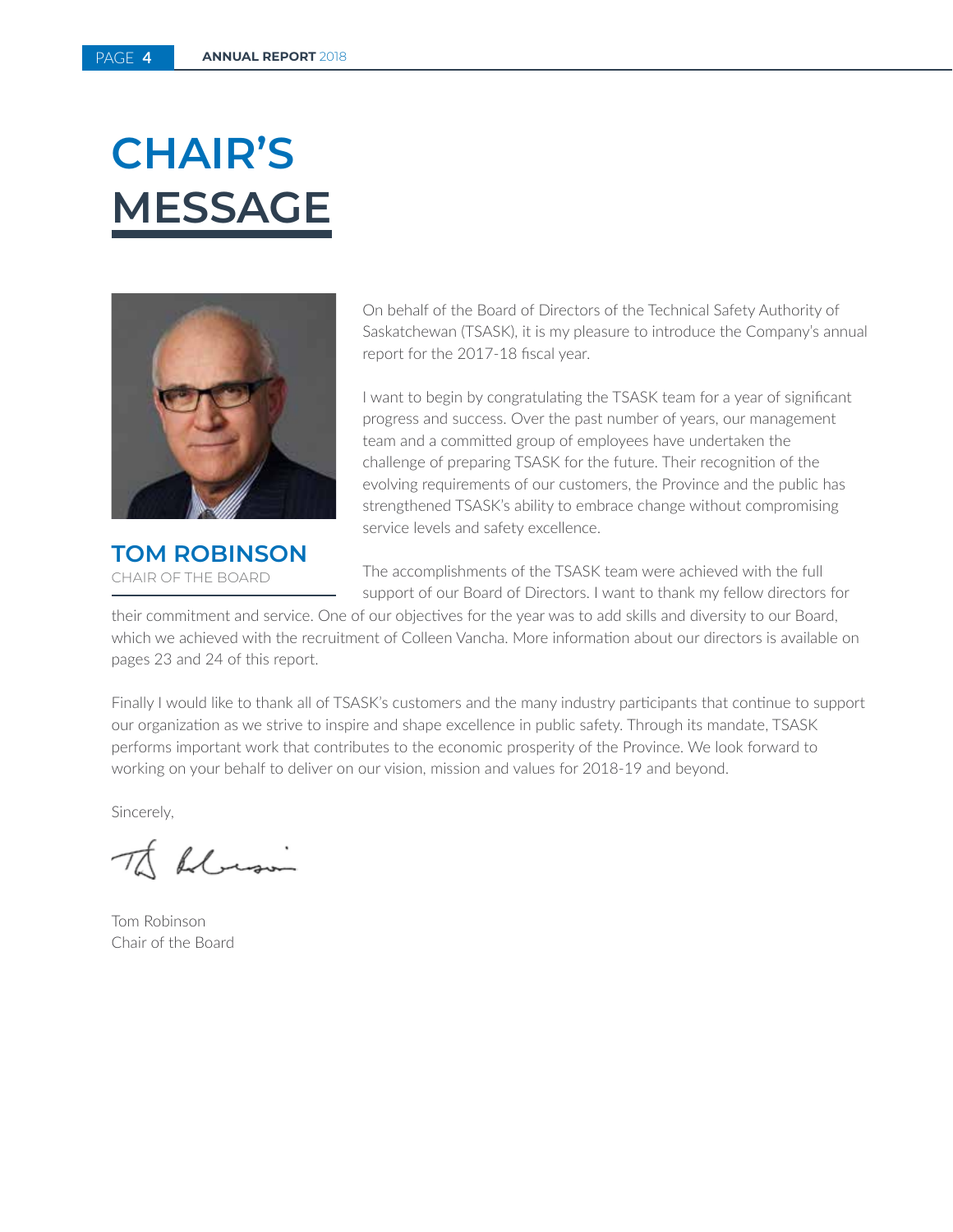**t**<u>ທ</u> **ask vision, mission and Value s**

**VISION** Recognized as a leading safety authority - a Saskatchewan service provider, inspiring and shaping excellence in public safety.

**MISSION** In collaboration with owners, operators and the industry, TSASK provides professional safety, educational and regulatory services that instill a high level of confidence in our public safety system.

### **values**

### Safety is Paramount

We practice uncompromised safety in and through the services we deliver.

### Accountability

We are committed to responsible, consistent and dependable actions.

### Respect

We treat colleagues, customers and stakeholders with respect.

#### Professional Service

We add value to our customers through excellence in everything we do.

### Integrity

We are open, honest, ethical and transparent in our conduct.

### Teamwork

We believe in the strength of collaborative efforts.

### Recognition

We value and acknowledge the work, ideas, initiatives and contributions of our colleagues and customers.

### Continous Learning

We invest in our employees' learning, growth and transfer of knowledge to support continous improvement.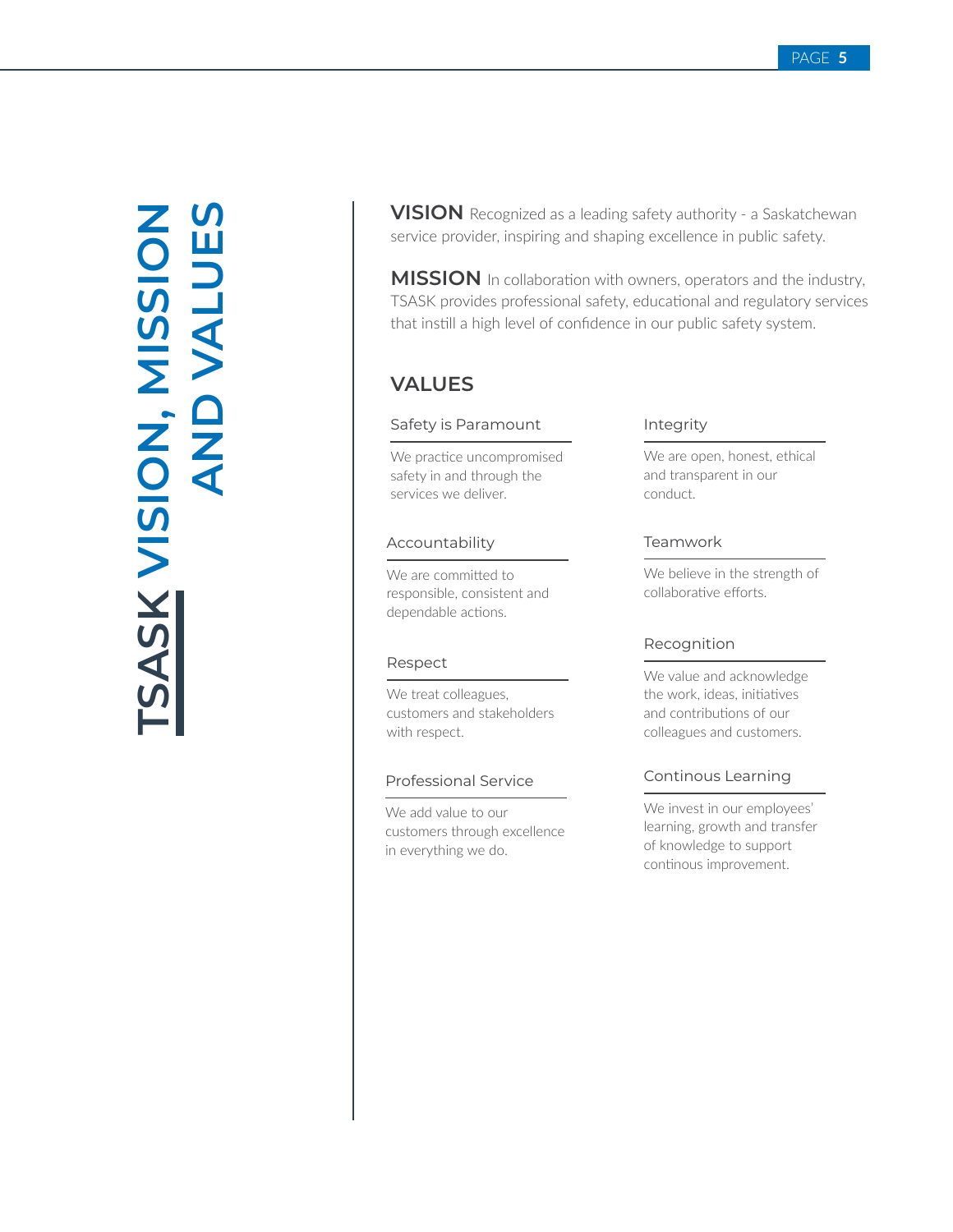## **Message from the ceo**



**william j scott** Chief executive officer

I am pleased to provide this report on the performance of the Technical Safety Authority of Saskatchewan for fiscal 2017-2018.

There are multiple measures of success for TSASK, and we strive to achieve our stated goals and targets in each area. The most important of these is that we live up to our vision of being recognized as a leading safety authority in our province; one that delivers services in a manner that inspires and shapes excellence in public safety.

Without question or exception, our people are committed to this objective. Through excellence in customer service and a tireless commitment to improving our internal systems and processes, our people have helped TSASK move forward operationally and financially. I am grateful to each of them for making our success – and the safety of people across the Province – their priority.

### **Meeting the Needs of Industry**

Our environment is changing – internally and externally. The arrival of new technologies, the evolution of industry in Saskatchewan and the changing needs of customers, require TSASK to adapt and prepare for the future.

In January 2018, the Government of Saskatchewan approved a number of legislative amendments related to technical safety. These amendments grew out of recommendations made to the Red Tape Reduction Committee, with a focus on improving safety oversight while streamlining processes for industry.

As part of this change, TSASK prepared a series of two-day seminars to help our industry customers become familiar with the change and prepare their operations to function effectively under the new guidelines. The response from industry has been positive and we will continue to work with industry to ensure they understand any regulatory change.

These sessions are also a valuable opportunity to listen to our customers and better understand the changes taking hold in their industries. TSASK is a service-oriented entity and we will always strive to work collaboratively with industry to meet our shared interest in protecting employees and citizens.

### **Adapting to Serve Saskatchewan**

A cornerstone of TSASK's success has been the adaptability of our people, as we have explored new ways to improve our ability to provide cost-effective delivery of public safety. As industry evolves in a competitive and innovative environment, it is essential that we keep pace and remain progressive in the way we operate.

We have continued to expand the use of technology in serving our customers, with our Basebridge system gaining greater acceptance internally and externally. By modernizing our approach, we are better aligned with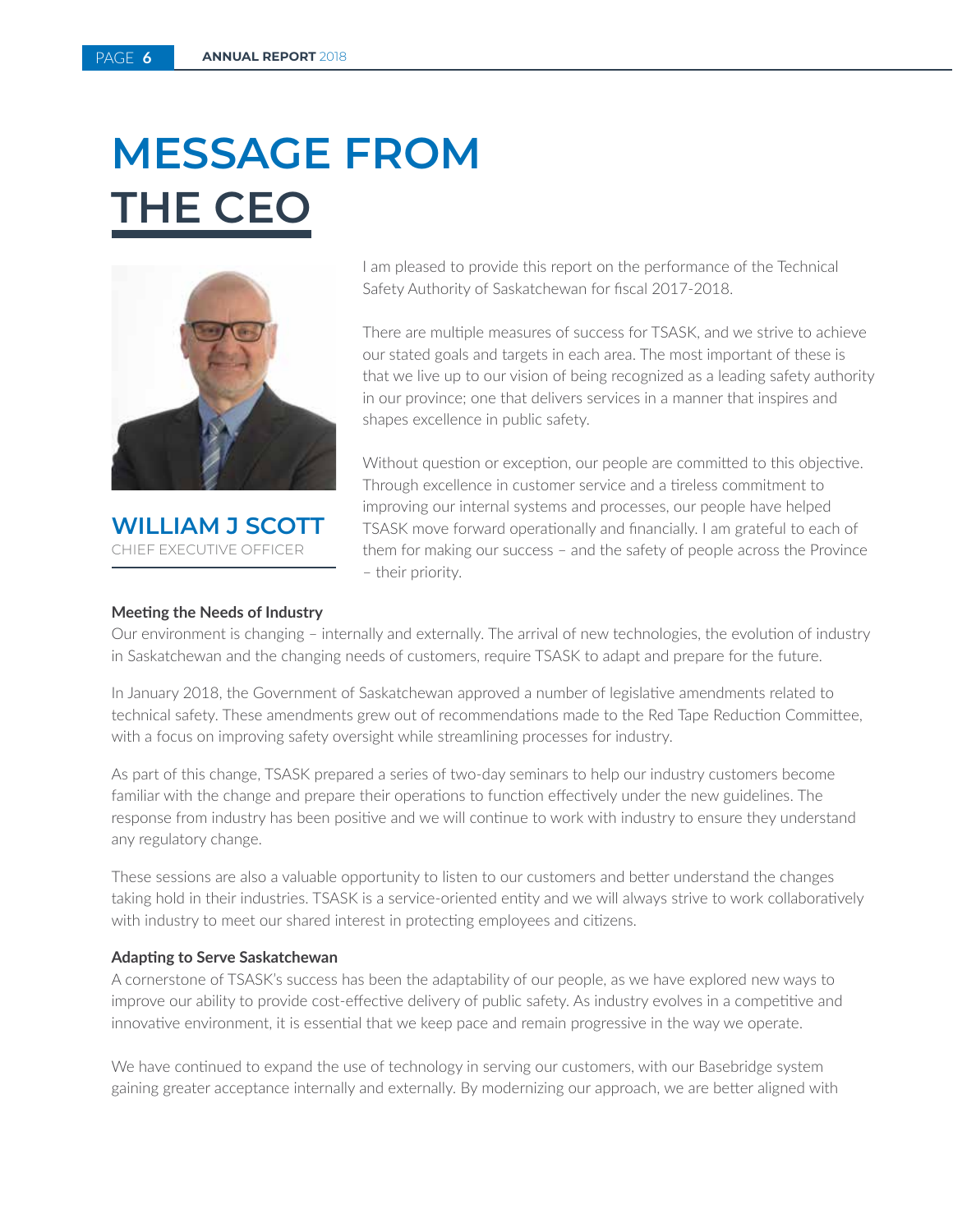

**"A cornerstone of TSASK's success has been the adaptability of our people, as we have explored new ways to improve our ability to provide cost-effective delivery of public safety."**

the needs of our customers and more efficient in delivering our services.

Over the past three years, we have tested the capacity of our organization and our people – always with an eye to optimizing the way we work to support excellence in public safety. We found efficiencies that allowed us to reposition some roles in our organization. Ultimately, these decisions have created opportunities for people to do more strategic and meaningful work.

While internal change is often challenging, we have maintained high scores in our employee engagement surveys. Our most recent survey, conducted in October 2017, showed that 87 percent of TSASK employees responded positively when asked about their level of engagement. This compares favorably to the first survey we conducted in 2013, when 86 percent of employees had a positive response.

Over that four-year span, TSASK has undergone significant changes, with a reduction in staff

and the introduction of new requirements and technologies. Our ability to maintain a strong culture of engagement through a period of change is a small victory, but we recognize that employee engagement must remain a priority. Our people are at the heart of our success and we will always examine our successes and the areas where we can improve. As an example, we know that engagement scores are higher for out-of-scope employees and we will explore potential remedies to ensure we have an environment that encourages all our people to do their best.

### **Fiscal Responsibility Required for Future Needs**

Profitability is not the goal of TSASK, but it is a necessity for our organization to invest in expanded services and training. As we look to the future, we see a growing opportunity for TSASK to participate in the delivery of programs that serve our current customers and create capacity to expand the way we serve Saskatchewan.

Our goal is to prepare TSASK today for the needs we see on the horizon – and to do so in a way that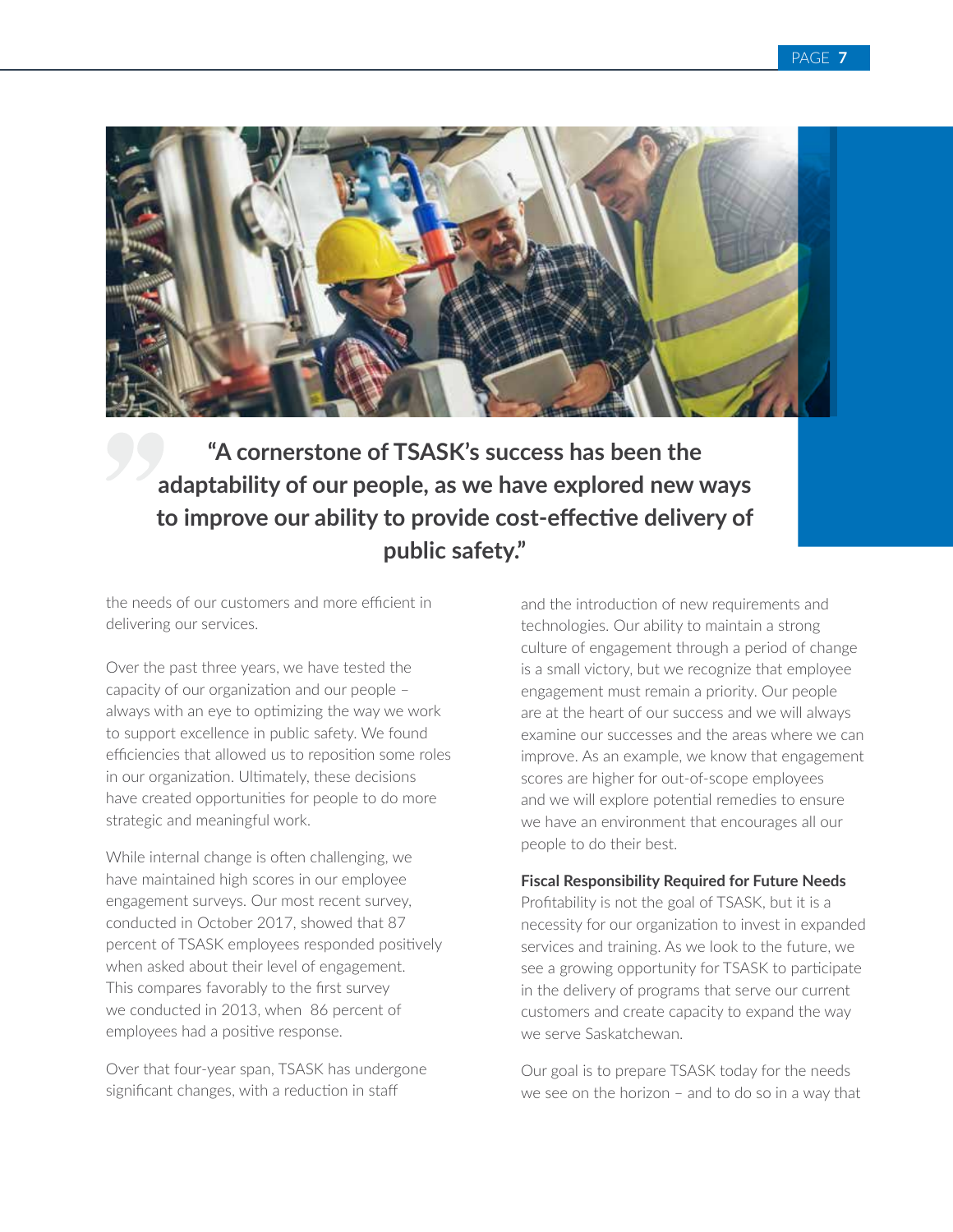allows us to fulfill our mandate without surprises or undue strain on our customers, our employees or Saskatchewan taxpayers.

On July 1, 2017 – the beginning of our fiscal year – we implemented fee increases that better reflect the actual cost of service delivery. These increases were necessary and overdue and unlikely to be required again in the near future. With more appropriate fees and an increase in demand, specifically for boiler and pressure vessel safety design registrations, our revenues grew to \$9.6 million, an increase of \$626,000 over the previous year.

We achieved this revenue increase with only a 2 percent increase in expenses, resulting in net income of \$908,310. This is almost double the earnings of fiscal 2016-17. Our intent is to use our financial stability to improve operations and explore additional areas where TSASK can effectively and efficiently serve the needs of the Province.

Among our priorities is a continuing investment in people and technology. TSASK has operated as lean as possible, reflecting challenging conditions across many industries in Saskatchewan. Today, we are better prepared to reinvest in our organization by hiring additional people with the skills and experience to advance our goals. We will also continue to invest in information technology to ensure we deliver accessible and timely services.

#### **Our Leadership Mandate**

The goals of TSASK go far beyond our requirement to meet existing guidelines or standards. We have a leadership imperative and advocate for change that can create a more effective regulatory environment, increase industry awareness and education, and improve service delivery.

As part of this leadership role, TSASK hosted the 54th annual meeting for the Association of Chief Boiler Inspectors, as well as the annual code meetings for the Canada Standards Association. In addition, I continue to represent Saskatchewan as a member of the National Public Safety Advisory

### **" The goals of TSASK go beyond our requirement to meet existing guidelines or standards."**

Committee. We believe participation in the broader national discussion can improve safety within and outside Saskatchewan's borders.

Our leadership initiatives reflect the example set and expectation of our Board of Directors. Their commitment and vision sets a course for TSASK and we are grateful for their input and strategic focus.

As I reflect on our performance in 2017-18, I believe we made tremendous strides forward and established new benchmarks to assess our capacity to meet the needs of today and the future.

TSASK stands well positioned operationally and financially to serve Saskatchewan. Every person involved with TSASK – from our Board to our leadership team to our front-line people who work in the field on a daily basis – is fully committed to meeting our vision of delivering, inspiring and shaping excellence in public safety.

Sincerely,

f fyr

William J Scott Chief Executive Officer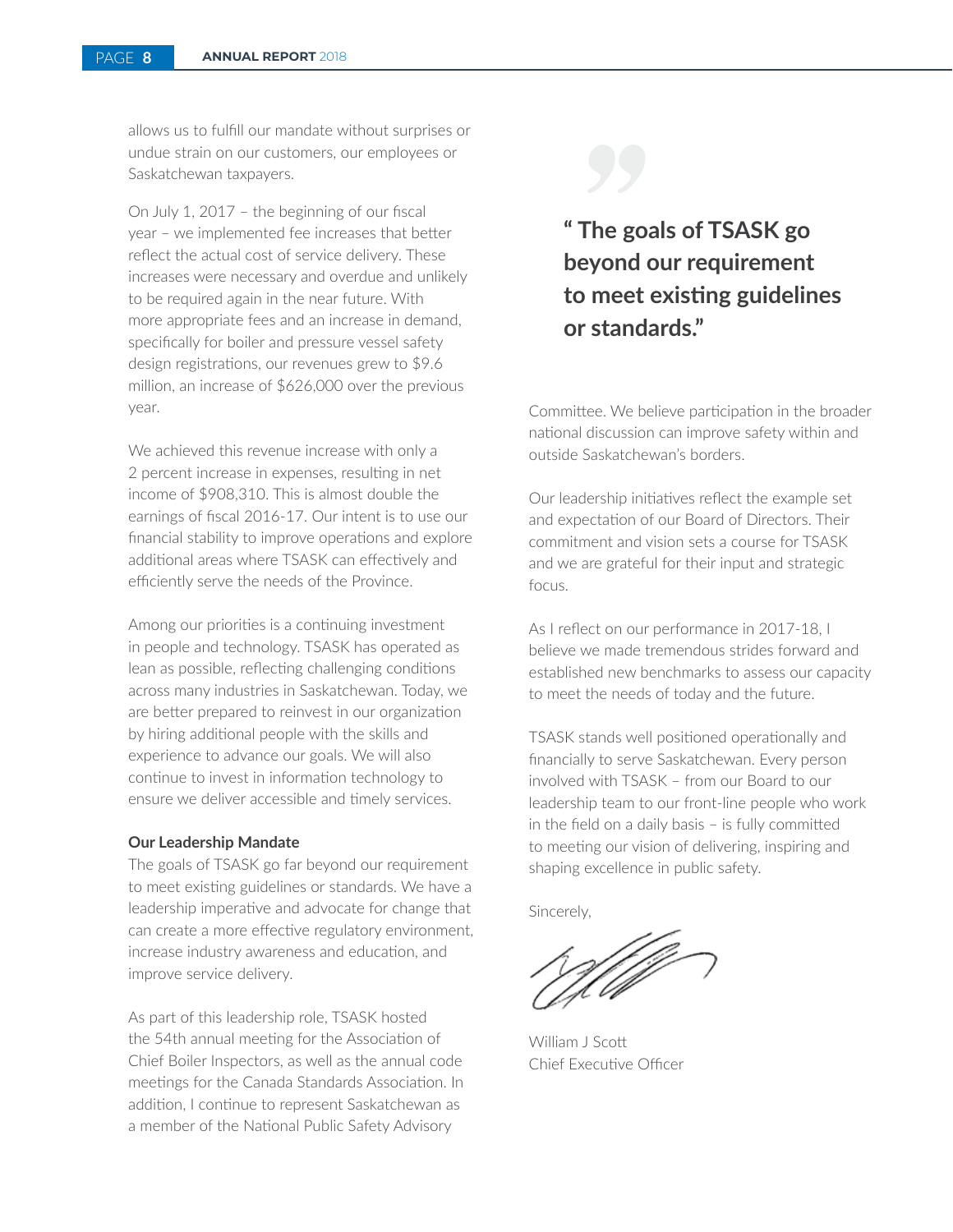## **management's discussion of financial and operational performance**

The purpose of Management's Discussion of Financial and Operational Performance is to enhance stakeholders' understanding of the industry trends that drive TSASK's priorities as an organization. It also provides financial and operational context to support the disclosures contained in the 2017-18 audited financial statements.

#### **Organizational Overview**

The Technical Safety Authority of Saskatchewan (TSASK) is a notfor-profit organization established July 1, 2010 through the Technical Safety Authority of Saskatchewan Act. TSASK was created from the Licensing and Inspections Branch of the Ministry of Corrections, Public Safety and Policing with a mandate of delivering safety programs related to pressure equipment, elevating devices and amusement rides in the Province. TSASK's relationship with government now resides with the Ministry of Government Relations.

TSASK's registration, inspection, certification and licensing programs and services operate on a feefor-service basis. These fees are charged to the sectors that design, manufacture, install, operate and own potentially hazardous equipment. TSASK administers and enforces the provisions of the following legislation and related regulations:

- *• The Boiler and Pressure Vessel Act, 1999;*
- *• The Passenger and Freight Elevator Act;*
- *• The Amusement Ride Safety Act.*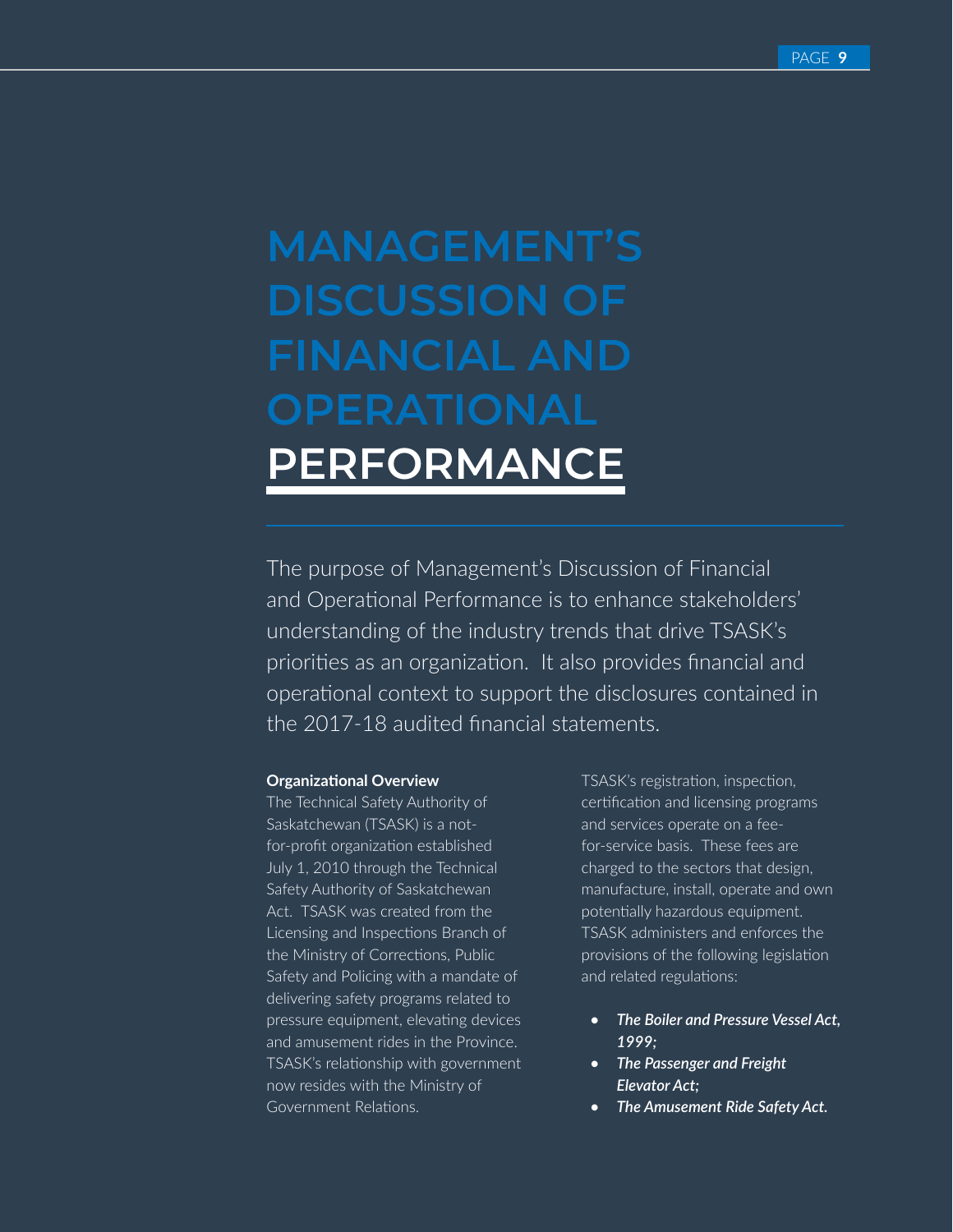TSASK operates at arms-length from the provincial government, under the terms of a Safety Standards Agreement (SSA).

The Government of Saskatchewan, through the Ministry of Government Relations, continues to be responsible for the legislative and regulatory requirements governing the safe operation of boilers, pressure vessels, elevators and amusement rides. The government also continues to be responsible for establishing safety standards and policies as well as legislative and regulatory requirements related to public safety.

### **Corporate Mandate**

The Technical Safety Authority of Saskatchewan is responsible for the administration and enforcement of legislation and regulations on behalf of government.

Our professional team provides a full range of programs and services including:

- licensing and permitting;
- assessing regulated equipment design;
- overseeing the fabrication and installation of regulated equipment;
- assessing and certifying knowledge and quality practices within registered organizations;
- testing, certifying and licensing of industry personnel;
- inspecting regulated equipment;
- educating and informing industry;
- contributing to the advancement of safety standards;
- enforcing standards and legislative compliance; and
- investigating reported accidents.

These services are provided to individuals and organizations that design, manufacture, install, operate or own any equipment that falls within our area of responsibility.

### **Fiscal 2017-18 Review of Financial Performance**

TSASK's ability to operate as a financially sustainable enterprise is the foundation of our ability to provide the oversight and licensing required by industry and the Province of Saskatchewan. TSASK strives to deliver these services in a cost-effective way for industry while ensuring that we recover costs and generate sufficient earnings to fund the future needs of our entity.

The primary revenue stream for TSASK is the licensing of boilers, pressure vessels, and elevators across the Province. These are stationary items with long lifespans, which provides a degree of stability and predictability in our baseline revenue. Challenging economic conditions can affect other TSASK revenue streams and regular reviews are undertaken to ensure the financial model is appropriate to serve industry and prepare TSASK to meet the future needs of the Province.

### **Revenues**

TSASK experienced an increase in business activity in fiscal 2017-18 and the revenue impact was amplified by Boiler Pressure Vessel (BPV) fee increases that took effect on July 1, 2018, as well as Elevator and Amusement Ride fee increases that took effect on January 1, 2017. Fee increases for design registration, licensing and permits, as well as a new fee for routine inspections, were also introduced. These were the first increases for BPV since July of 2015 and better reflect the cost of service delivery. Additional fee increases are not anticipated in the foreseeable future.

From a revenue recognition and cash flow perspective, fees from licensing are collected in advance and are recognized as revenue over a oneto five-year period, depending on the type and term of the licence. This means that TSASK has a core base of stable, dependable revenues.

As a result, total TSASK revenues grew to \$9.59 million in fiscal 2017-18, an increase of 7 percent over the \$8.97 million of the previous year.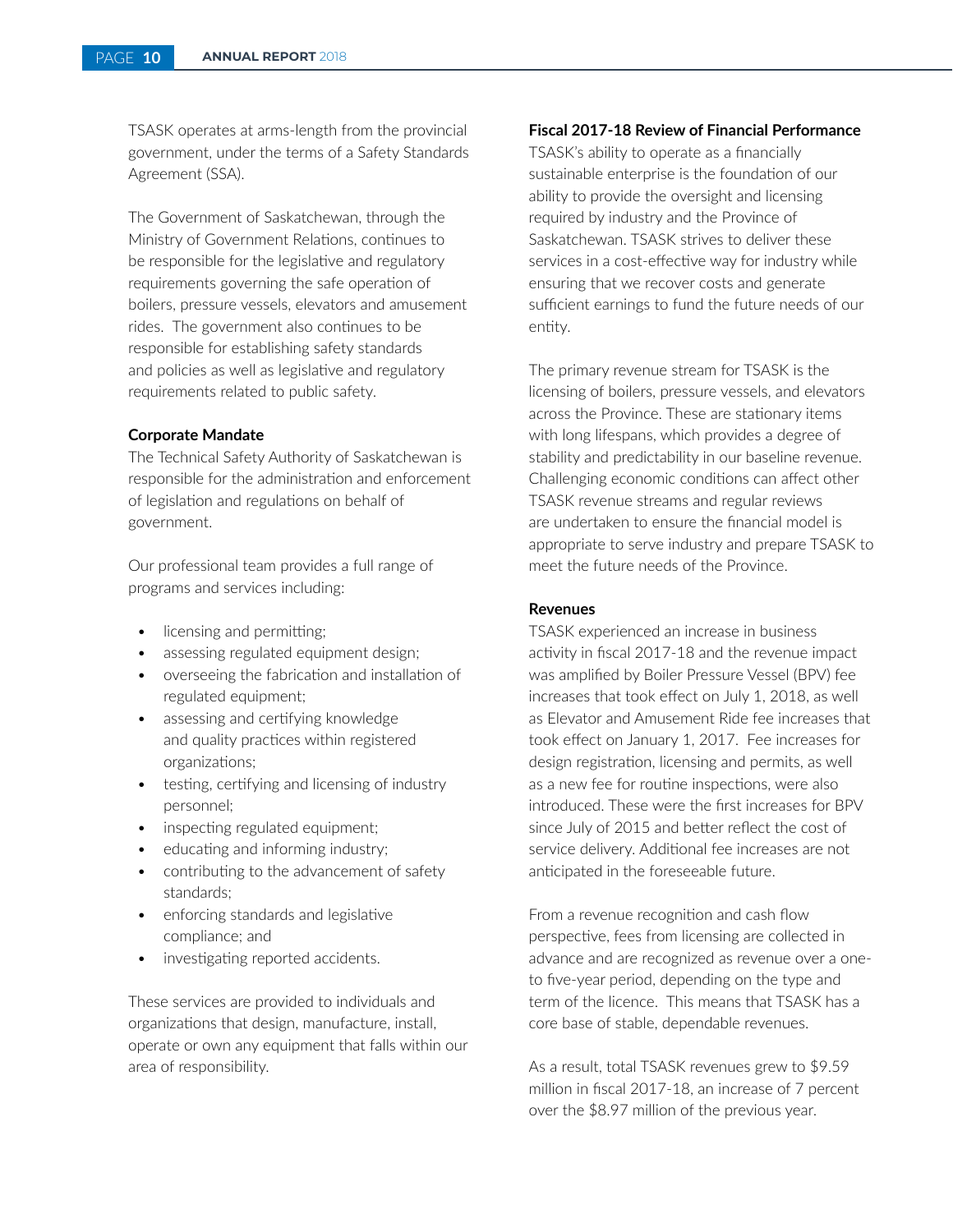

#### *Boiler and Pressure Vessel Revenue*

The most significant revenue increase was recognized in the boiler and pressure vessel category, which generated \$7.83 million for the year. This is an increase of \$457 thousand over the previous year's total of \$7.37 million. The largest contributors to the increase were \$323 thousand in new fees and fee increases, and \$133 thousand that can be attributed to increased volumes.

Design registration for boilers and pressure vessels generated \$914 thousand, which is 26 percent (\$186 thousand) higher than the previous year. Higher volumes were experienced as a result of capital projects such as SaskPower's Swift Current Chinook Power Plant, which is expected to continue in the year ahead, as well as requests for expedited service due to maintenance shutdowns at Co-op Refinery Complex and Husky Energy. The 6 percent fee increase led to \$32 thousand in additional revenue.

The increase in design submissions also resulted in a 10 percent increase in permit requests. This, along with a 15 percent fee increase in permit fees, generated \$444 thousand in revenue, which is \$64 thousand higher than in the previous year.

Fees collected for inspections of boiler and pressure vessels were a significant factor in the total revenue increase, as revenue in this category grew to \$852 thousand which is \$249 thousand higher than the previous year. The majority of this increase relates to a new routine

inspection fee of \$30 that was introduced in the first half of the year and resulted in \$200 thousand of additional revenue. This fee was introduced to capture the increased cost of service for inspection services, rather than increasing existing licensing fees. This provides industry with greater transparency into TSASK's operations. Additional activity and revenue was also generated from shop inspections.

Licensing for boiler and pressure vessel equipment remained the largest revenue category and contributed \$3.78 million to total revenues. This is \$19 thousand (0.5 percent) lower than the previous year. TSASK had budgeted for an increase in equipment licensing, but saw less merger and acquisition activity than expected during the year. In the face of challenging market conditions, a number of companies opted to move equipment to inactive status rather than pay licensing fees as they have typically done in previous years. This resulted in the number of active equipment licences declining from the previous year. While we did not have a fee increase in this category, we did reduce the discount for companies with Quality Management Systems from 25 percent to 20 percent, which offset the decrease in activity.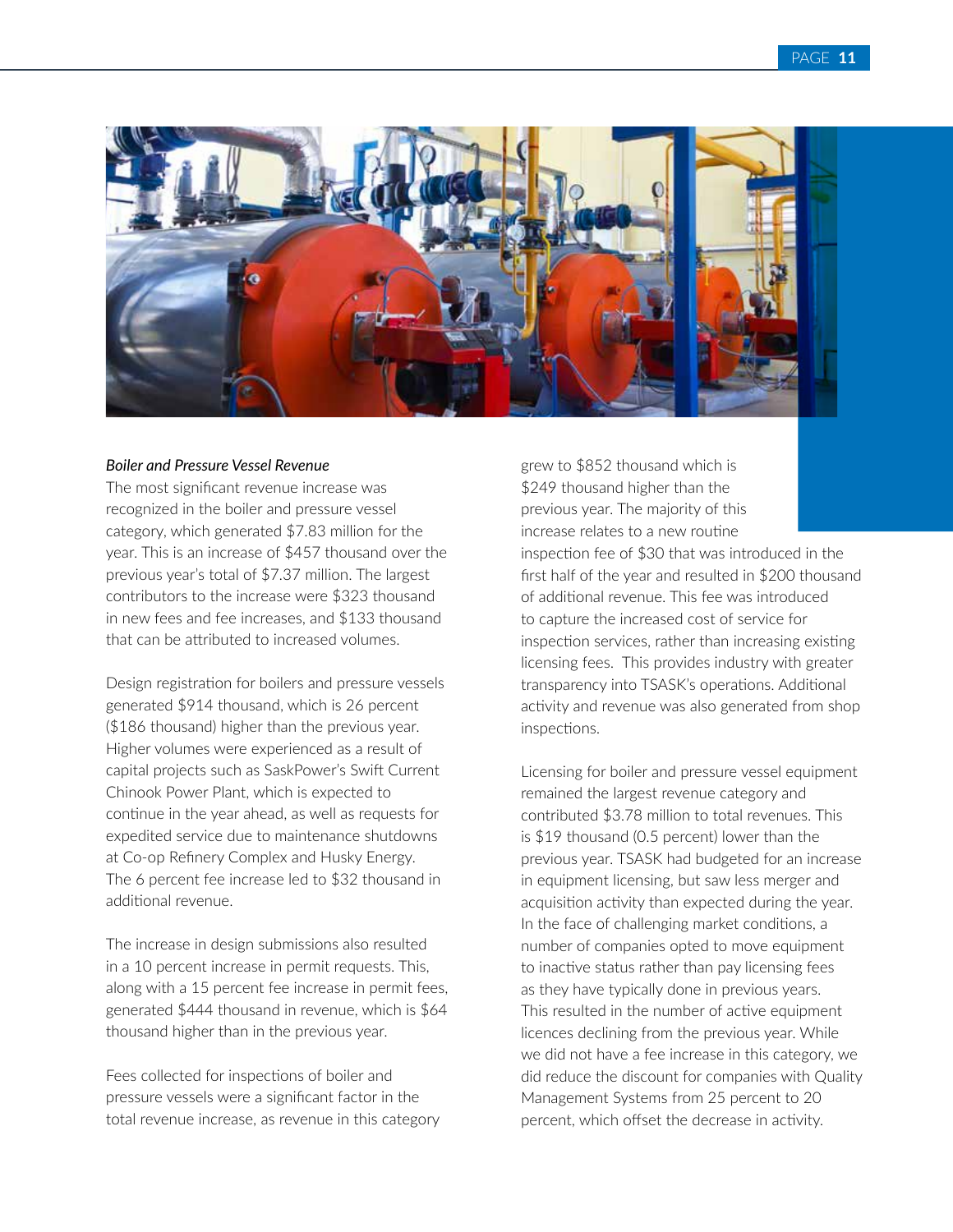Exams, certification and licensing for operators and inspectors remained an important part of TSASK's mandate and generated \$1.49 million in revenue, which is \$50 thousand less than the previous year. With companies holding off on capital projects, there was less demand for pressure welders and a decrease in the demand for pressure welder licences, tests and coupons. We also saw a decline in the number of exams written by power engineers. These declines were partially offset by a new facility fee introduced for welders and a 6 percent increase in the exam fee for welders.

### *Amusement Rides Revenue*

Amusement rides revenues reached \$64 thousand, which is \$11 thousand higher compared to the previous year as a result of additional design submissions as well as a fee increase in all licensing categories.

#### **Expenses**

As a number of industries across Saskatchewan are operating in a highly competitive market environment, TSASK has made it a priority to monitor expenses to ensure the ability to provide the required service without compromising safety practices or leadership. TSASK's budgets and plans are developed with a long-term view, as the aim is to reduce the cost base while investing in the people and technology required to advance excellence in public safety.

Through detailed planning and forecasting, TSASK was able to generate a significant increase in revenue with only a 2 percent increase in expenses. Total expenses for fiscal 2017-18 were \$8.68 million, which compared to \$8.51 million the prior year and \$9.51 million two years ago. This reflects long-term and ongoing efforts to improve efficiency and the ability to increase and improve services with a new, leaner approach.

Salaries and benefits were TSASK's largest expense at \$6.15 million, which is slightly less than the \$6.17 million expended the previous year. TSASK continues to assess human resource requirements

after a shift in employee complement created by retirements, downsizing and unfilled vacancies in fiscal 2016-17. Certain positions were redeployed to better reflect the evolving market and TSASK will continue to shape staffing to prepare for the future. At June 30 2018, TSASK had 60.1 full-time employees, an increase from 57.5 people the prior year.

TSASK remained committed to delivering services in an efficient manner. In addition to the ongoing assessment of staffing levels and job responsibilities, TSASK continued to invest in the modernization of its processes and systems and to invest in technology infrastructure that can improve service delivery while limiting costs. The majority of the investment was in the expansion of the capabilities of the boiler and pressure vessel module of TSASK's inspections software program. TSASK also experienced a \$16 thousand increase in subscription fees with more users active on the Basebridge technology system. Total expenses for rent, space and equipment rose by \$113 thousand to \$808 thousand.

Other Business Expenses – including staff training and development, bank and finance charges, professional and association fees, reference materials and other items – increased to \$310 thousand from \$274 thousand in the previous year. TSASK invested in the training of people, including a new manager for Elevator and Amusement Ride Safety, and paid higher bank charges as a result of increased activity. Legal, accounting and other service expenses were \$225 thousand, which is \$20 thousand higher than the previous year, as a result of consulting fees related to an audit by the American Society of Mechanical Engineers. Travel expenses increased by 5 percent to \$482 thousand as a result of higher costs for meals and accommodations for inspectors in the field.

Board and committee expenses declined 12 percent to \$74 thousand, as TSASK continued to operate with a smaller board than in the past. TSASK's amortization expense of \$444 thousand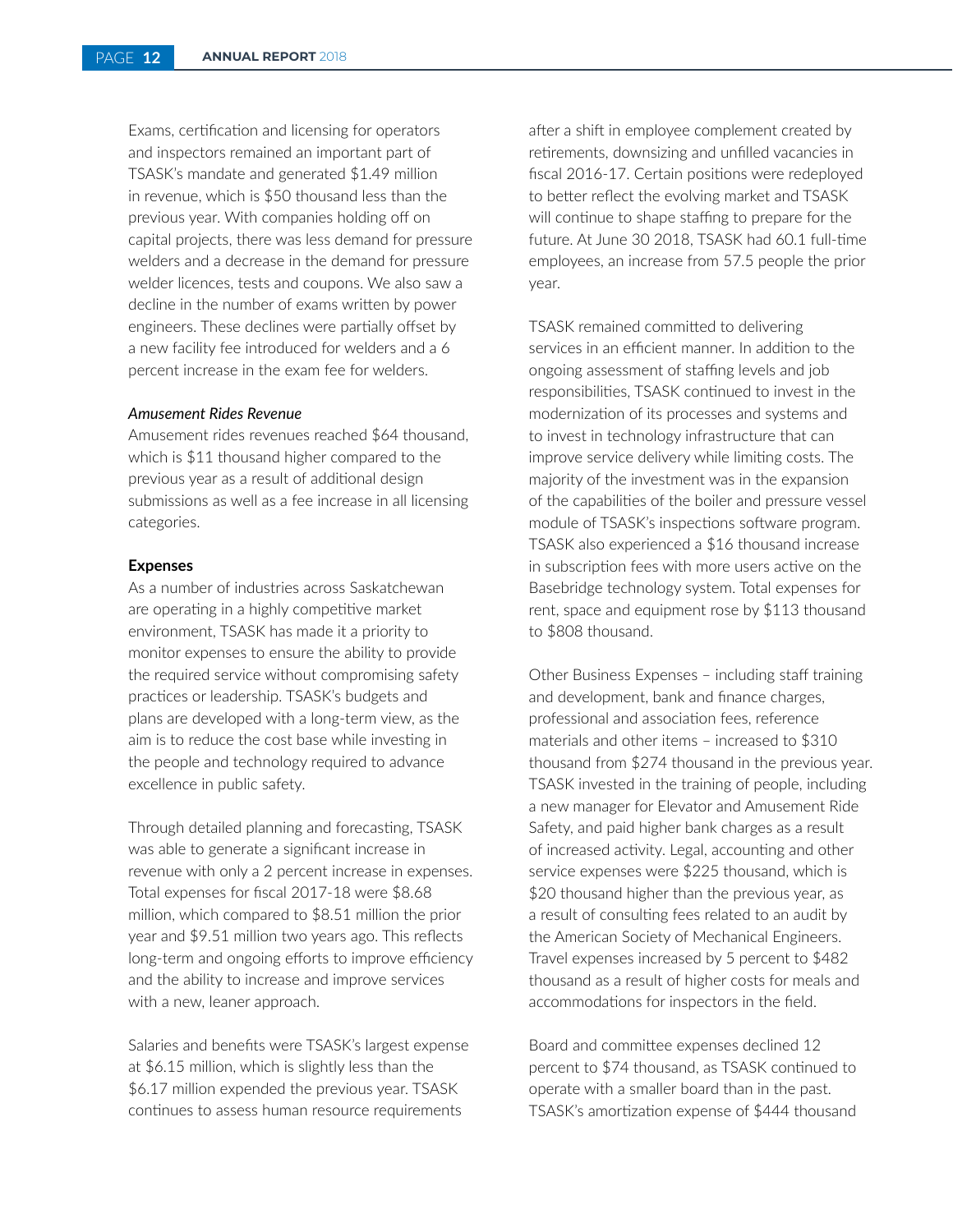was consistent with the prior year. Administrative expenses rose just over 5 percent to \$193 thousand, largely related to the cost of converting paper files to electronic.

### **Net Earnings**

TSASK generated net earnings of \$908 thousand in fiscal 2017-18, which compared to \$452 thousand the previous year. The increase was a product of long-term efficiencies taking hold following significant restructuring in prior years, as well as increased fees and a higher volume of activity.

### **Capital Expenditures**

Total capital expenditures for the year were \$98 thousand and included additional investment in extending the Basebridge software system to include the scheduling of work as well as a new system for payroll and employee tracking.

### **Net Assets**

TSASK's total net asset position as of fiscal 2018 was \$5.03 million compared to \$4.12 million as of June 30, 2017, an increase of 22 percent. It is comprised of an investment in capital assets, an operating reserve, as well as an externally restricted operating reserve. The Safety Standards

> Agreement (SSA) states that TSASK must achieve and maintain a surplus

or reserve that is not less than the operating costs of TSASK for a period of four months. The surplus may be comprised of a net asset account containing a minimum of \$600 thousand and the remainder of the reserve is to be funded through short-term and long-term deferred revenues. As of June 30, 2018, TSASK was in compliance.

#### **Review of Operational Performance**

TSASK has been delegated by government to administer and enforce public safety provisions of legislation and regulations related to boilers and pressure vessels, elevating devices, and amusement ride devices. Operations and administration staff provide a full range of programs and services to individuals and organizations that design, manufacture, install, operate or own any equipment that falls under the legislation.

### **Equipment Inventory**

TSASK is responsible for inspecting and licensing pressure vessel equipment, elevating devices and amusement rides.

With a number of oil and gas companies moving equipment to inactive status during the year, the number of licenced pressure equipment items declined to 32,217 in 2017-2018 from 32,899 the previous year.

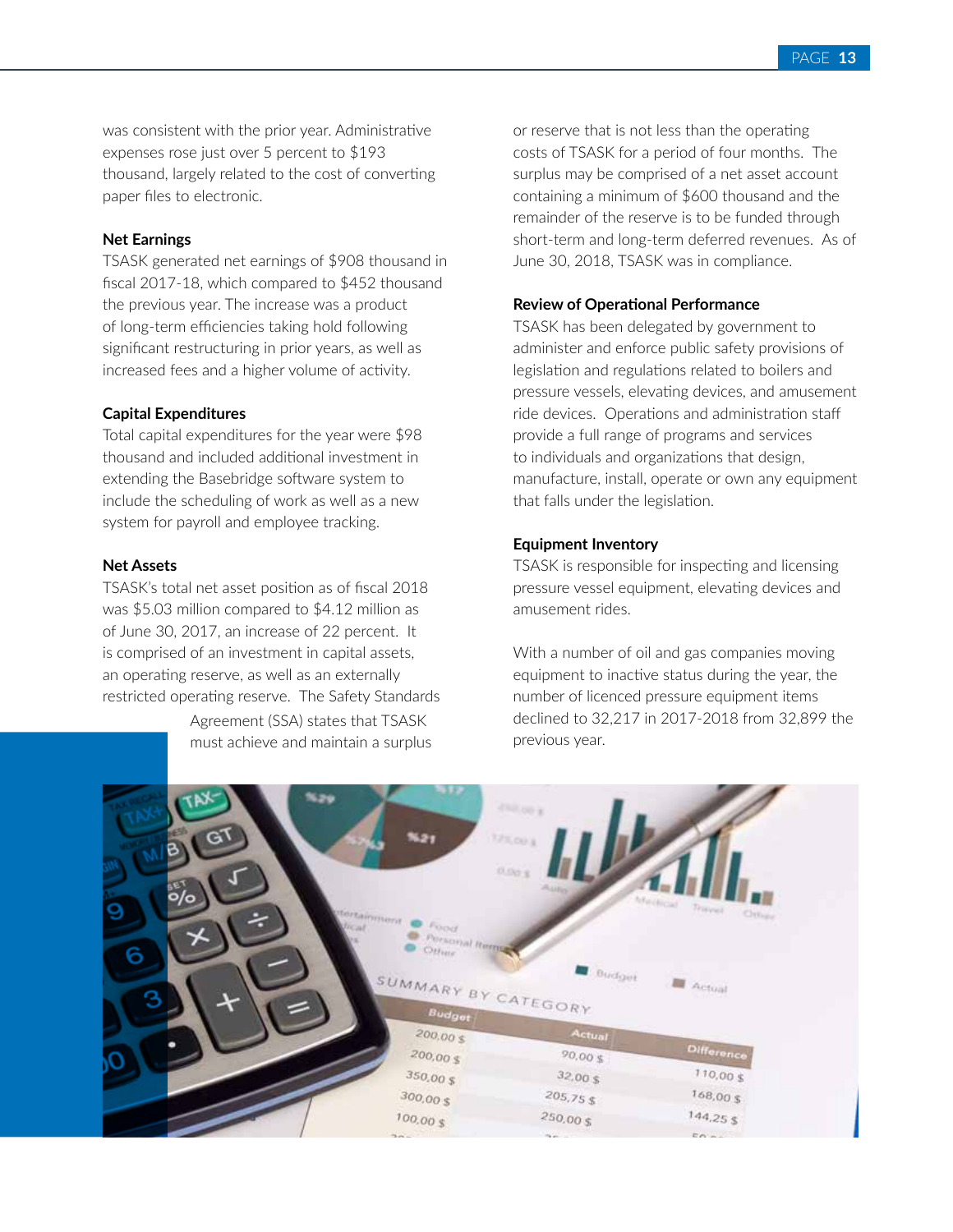Licenced elevating device inventory includes passenger and freight elevators, dumbwaiters, lifts for the physically disabled, construction personnel lifts, and ski lifts. For the first time since TSASK was formed, the number of licensed elevating devices declined, dropping to 4,029 in 2017-18 from 4,105 in 2016-17. The number of devices typically grows as new elevators become active in new buildings, while a decline reflects buildings being demolished or home lifts for physically disabled people no longer being required.

The number of amusement rides licensed to operate in Saskatchewan was slightly lower at 383 during 2017-18 compared to 391 the previous year.

#### **Quality Management Systems**

Quality Management Systems (QMS) are available to companies who are able to illustrate their commitment to safety and demonstrate increased internal accountability and quality control. Owners or insurers of pressure equipment establish a documented inspection program. The owners, which are primarily larger customers, employ their own qualified inspection personnel who are required to perform recognized, periodic inspections on equipment they own or insure. TSASK approves and audits those programs to ensure compliance.

The number of companies operating under a QMS grew to 11 in 2017-18 from nine the previous year. The increase is material as the new companies operating under a QMS system are among the top 25 equipment owners in the Province. As a result, approximately 30 percent of the licenced inventory is now operated by companies committed to a QMS.

Recent changes to regulations may support growth in the number of companies participating in the QMS program, and TSASK is committed to educating industry on this program. In fiscal 2017- 18, TSASK received increased interest and inquires related to pressure equipment inspector licensing

and exams. In total, 41 exams were administered to test knowledge of boiler pressure vessel administrative and regulatory requirements as well as assess technical knowledge for certification of inspectors. TSASK also administered 14 recertification exams. With 55 new or renewed pressure equipment inspector licences, the total number of valid licences (on a five-year cycle) is 156.

#### **Inspection Services**

Inspection services are integral to TSASK's mandate. They ensure that effective and efficient safety programs are in place to support the growth of the provincial economy. They also confirm continued compliance by various Saskatchewan industry participants who are contributing to the Province.



### **Licensed Pressure Equipment**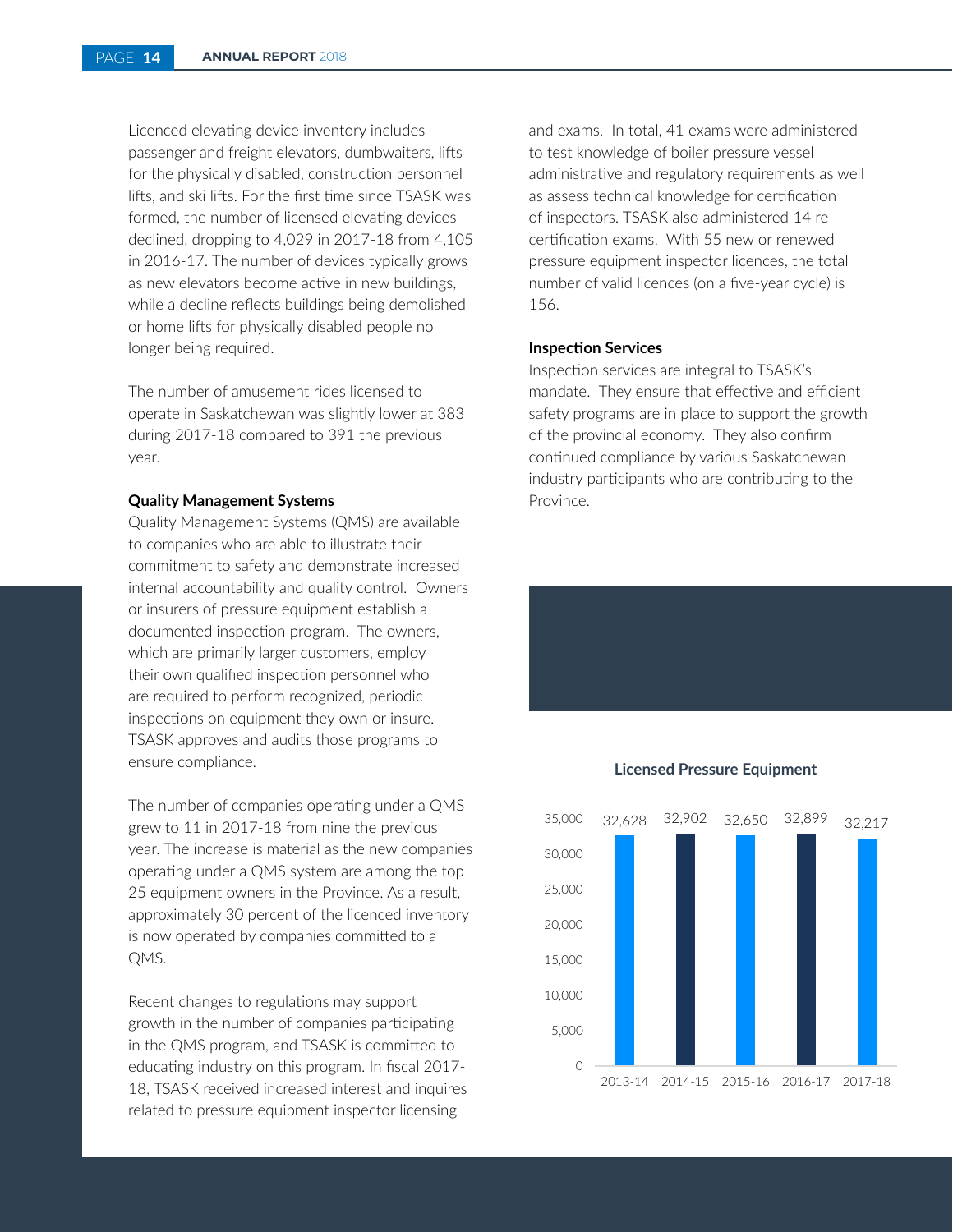





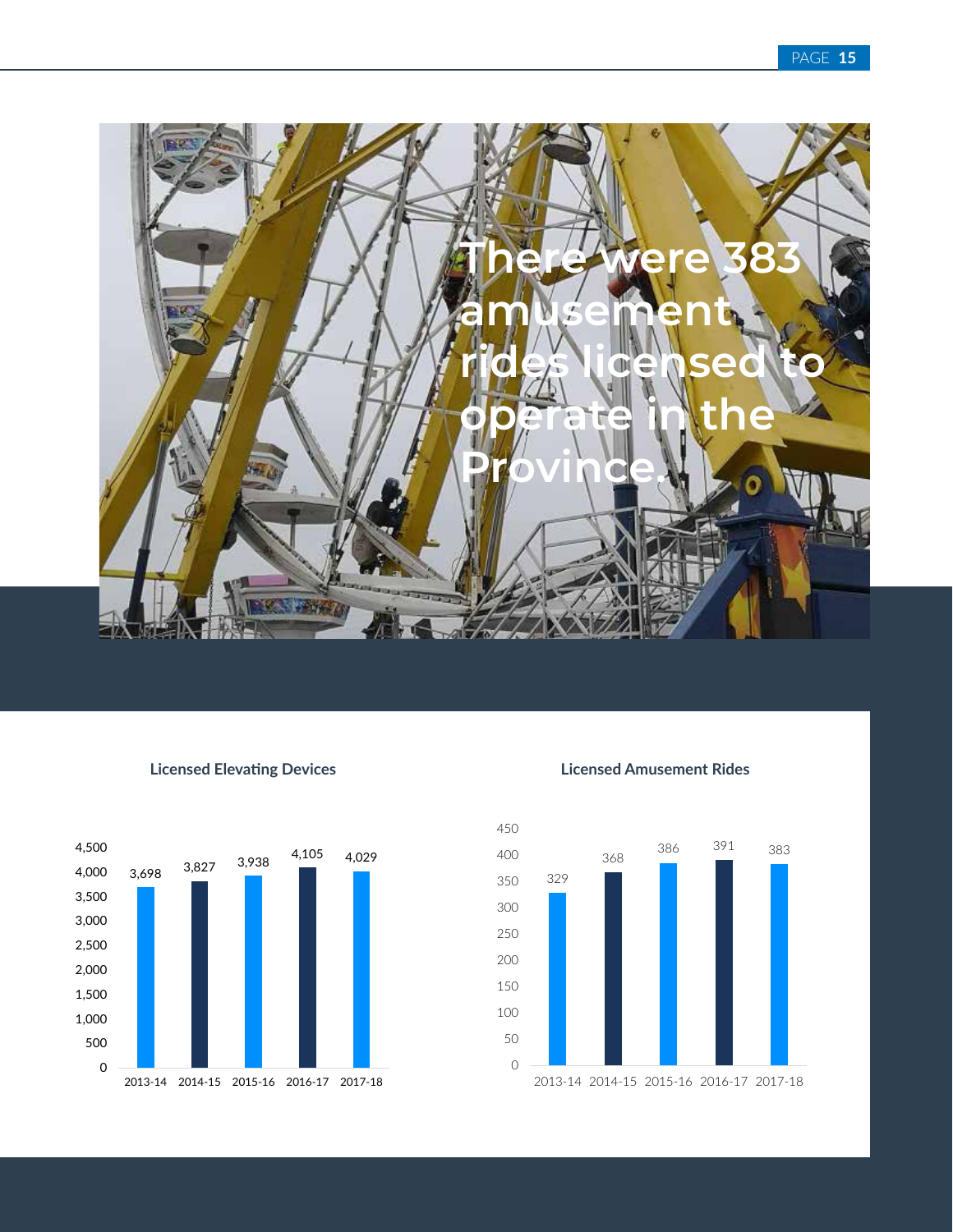|                                                                  | <b>TSASK &amp; QMS Inspection Services</b> |                       |                       |                                          |  |  |
|------------------------------------------------------------------|--------------------------------------------|-----------------------|-----------------------|------------------------------------------|--|--|
|                                                                  | <b>2015-16 Actual</b>                      | <b>2016-17 Actual</b> | <b>2017-18 Actual</b> | <b>Decrease Over</b><br><b>Last Year</b> |  |  |
| In-service pressure equipment                                    | 9.804                                      | 8.120                 | 7.758                 | $-4.5%$                                  |  |  |
| Pressure equipment installation acceptances                      | 5.010                                      | 4.119                 | 4.398                 | 6.8%                                     |  |  |
| In-service elevating devices                                     | 3.165                                      | 2.994                 | 2.336                 | $-22.0%$                                 |  |  |
| Elevating device modification,<br>modernization and installation | 237                                        | 188                   | 163                   | $-13.3%$                                 |  |  |
| Amusement ride initial set-up                                    | 358                                        | 381                   | 372                   | $-2.4%$                                  |  |  |
| <b>Total TSASK Inspections</b>                                   | 18.574                                     | 15.802                | 15,027                | $-4.9\%$                                 |  |  |
| <b>Quality Management System Inspections</b>                     | 2.238                                      | 639                   | 1.210                 | 89.4%                                    |  |  |
| <b>Total Provincial Inspections</b>                              | 20.812                                     | 16.441                | 16.237                |                                          |  |  |

The table below illustrates TSASK's inspection services relative to the prior fiscal years.

TSASK saw a 6.8 percent increase in pressure vessel installation inspections in fiscal 2018, driven by higher demand in the propane industry as certain regions of the Province shifted away from natural gas. The number of in-service inspections fell to 7,758 from 8,120 the previous year, but was aligned with forecast expectations. In total, TSASK inspected 34 percent of inventory during the year.

QMS inspections in fiscal 2018 increased to 1,210 from 639 in 2017, reflecting the increased interest and participation in the QMS program. TSASK continued to communicate with industry about the program and worked with industry to improve participation and reporting.

The number of outstanding inspections of non-QMS equipment declined to 1.5 percent of total inventory, which compared to 2.9 percent the previous year. The total inventory TSASK inspects was also reduced, a by-product of the increased participation in the QMS program. The decline in



### **TSASK & QMS Boiler & Pressure Vessel Inspections**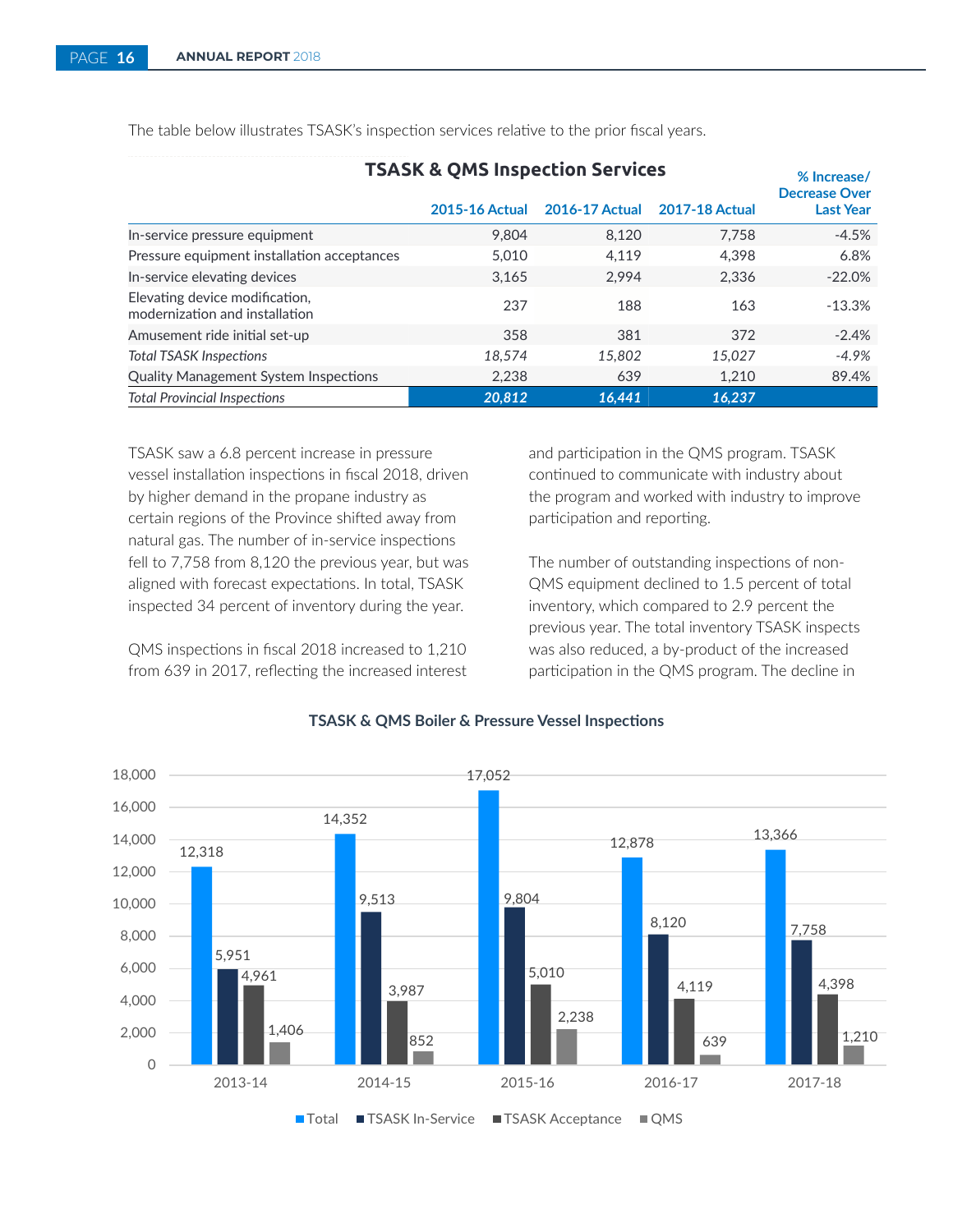overdue inspections reflected a significant longerterm trend, as the percentage has fallen from 32.9 percent in 2008-09 and 25.4 percent when TSASK was formed on July 1, 2010. The ongoing improvement and increased participation in the QMS program are important measures of progress, as industry and TSASK have worked collaboratively in the interest of public safety.

In fiscal 2018, TSASK successfully completed an audit by the American Society of Mechanical Engineers (ASME) and the National Board of Boiler and Pressure Vessel Inspectors (NBBI) related to providing inspection services for the manufacturing, repair and alteration of boilers and pressure vessels that are certified to use the ASME certification mark. The ASME mark is internationally recognized and allows items manufactured in Saskatchewan to be exported to the world market. The audit is a step toward gaining certification as an Authorized Inspection Agency by ASME and NBBI.

\$ evident in elevating device inspections, as TSASK The evolution of inspection services was also implemented significant changes to delivery and timing of inspections. The changes are expected to significantly improve safety in this category, where devices are subject to significant wear and tear and can be at greater risk of failure.

As TSASK worked through a transition in this category, in-service inspections were conducted of 2,336 elevating devices in fiscal 2018, which represented 62 percent of inventory. This was less than the 2,994 inspections conducted in fiscal 2017 and below the 0.667 ratio required by TSASK's 18-month inspection interval policy. TSASK did complete a number of planned process improvements, including the full adoption and debugging of the Basebridge system for electronic data management and training of management and inspectors on capturing the benefits of the new system. New policies were implemented for inspector involvement on deficiencies, which will improve safety and require less time from TSASK inspectors. There was also a focus on quality

of inspections for higher-risk items – such as escalators, manlifts, and equipment with a history of deficiencies – to ultimately improve public safety.

The number of acceptance inspections fell from 188 in fiscal 2017 to 163 in fiscal 2018. This reflected fewer elevators being brought into service, but also the value of Basebridge, as certain inspections that were recorded as installation inspections (which require more time) are now registered more appropriately and efficiently as special inspections.

Through TSASK's inspection process, 21 elevators, four escalators and one manlift were taken out of service because of unacceptable risk related to the condition of equipment, which will require repair or improvement by its owners.

All amusement rides that are operated in the Province are inspected annually, and TSASK continues to perform to this high standard. The number of inspections does not match the inventory total, as not all items recorded as inventory in the application process are brought into the Province.

### **Pressure Equipment Competency Certifications**

Public safety is a shared responsibility, and TSASK provides programs to ensure companies and people responsible for pressure equipment meet a defined standard of competency. In fiscal 2018, TSASK issued 154 Certificates of Authorization to companies having demonstrated quality control systems for the installation, repair, alteration and/ or manufacture of pressure equipment. The total number of certificates is up from 121 the previous year, an increase in the timing of renewals and additional activity around SaskPower's Chinook Power Station.

Certificates are valid for three-year periods before mandatory review and re-certification. There are 353 Certificates of Authorization currently issued, which are supported by 1,808 qualification licences issues to pressure welders. During fiscal 2018,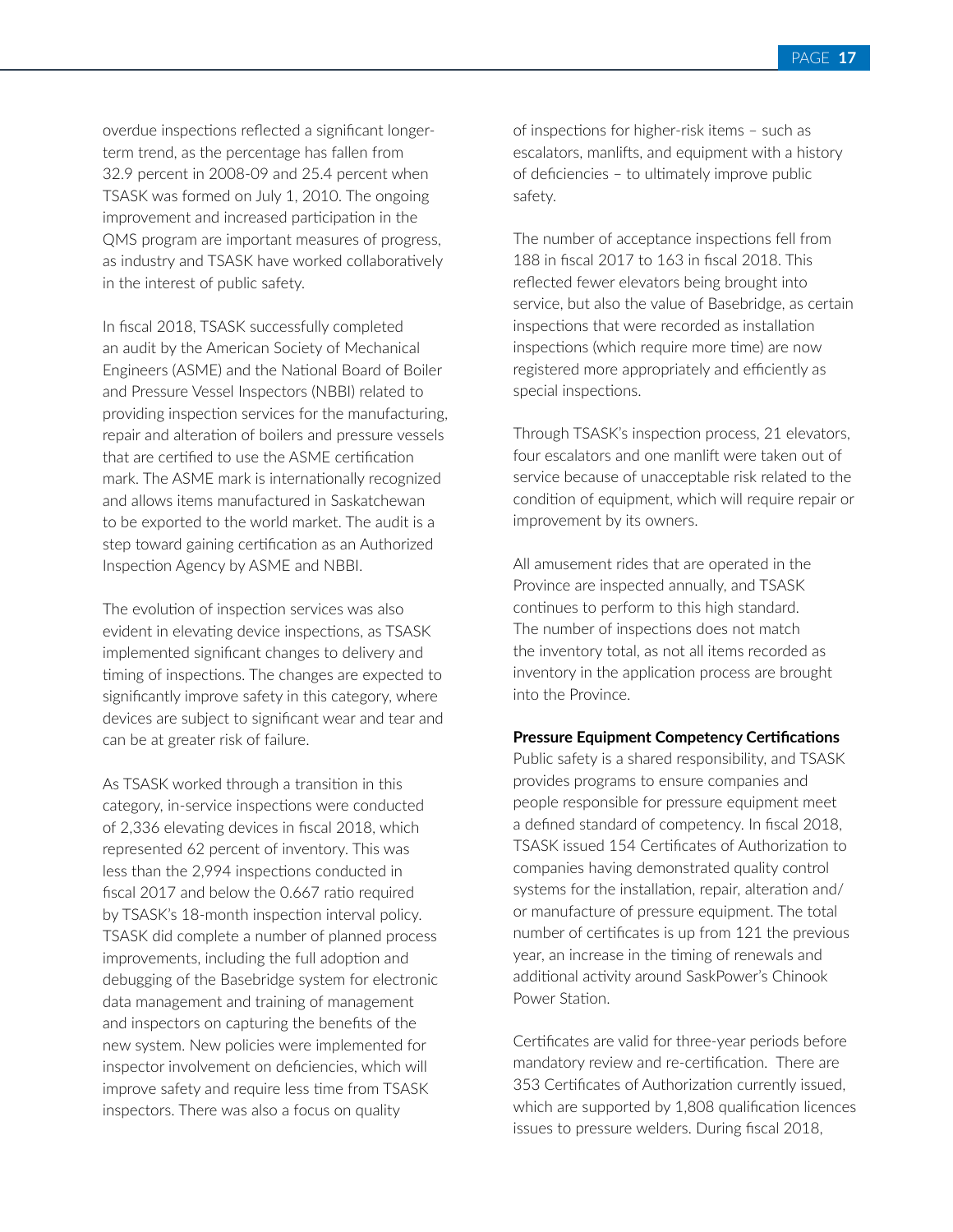TSASK administered 781 physical demonstration tests of welders and also assessed the qualifications of welders licensed by other provinces or authorized testing companies. The number of exams declined from the previous year, as a drop in construction activity resulted in fewer job opportunities to new entrants to the industry in Saskatchewan.

#### **Design Survey**

TSASK reviews designs for pressure equipment and elevating devices that are to be operated in Saskatchewan to determine that the design complies with provincial legislation as well as relevant codes and standards.

Following a significant decline in activity in fiscal 2017, TSASK saw a modest increase in pressure equipment designs requiring review and registration. In total, 1,440 submissions were assessed, compared to 1,259 the previous year. The demand in this category remains significantly below the activity of fiscal 2015, when 2,154 designs were reviewed, and TSASK has taken steps over the past two years to ensure staffing is aligned with the current demand for this service.

The benefits of optimization process improvements made in prior years became evident through TSASK's ability to meet increases in demand with current staffing levels.

The number of elevating device plans registered fell to 148 in fiscal 2018 compared to 185 the prior year, reflecting the change in building activity across the Province.

### **Power Engineering**

The number of valid power engineering licences for boilers and refrigeration plants operating in the Province declined to 10,397 from 10,660 the previous year. The number of renewals rose to 2,521 from 2,247. Power engineering licences have one and fiveyear validation options, so changes in renewal numbers reflect the cyclicality of the renewal process rather than the number of active power engineers licenced in the Province.

Achieving higher levels of certifications is an important step to improving public safety and TSASK conducted 3,005 examinations for people working toward new or upgraded certificate levels. This is fewer than the 3,422 examinations conducted the prior year. TSASK continued to advocate for power engineering as a career and to encourage those working in the industry to pursue ongoing training and certification. TSASK worked collaboratively with SaskPower and industry members to establish the Chief Power Engineers Association (CPEA) in the Province, which is comprised

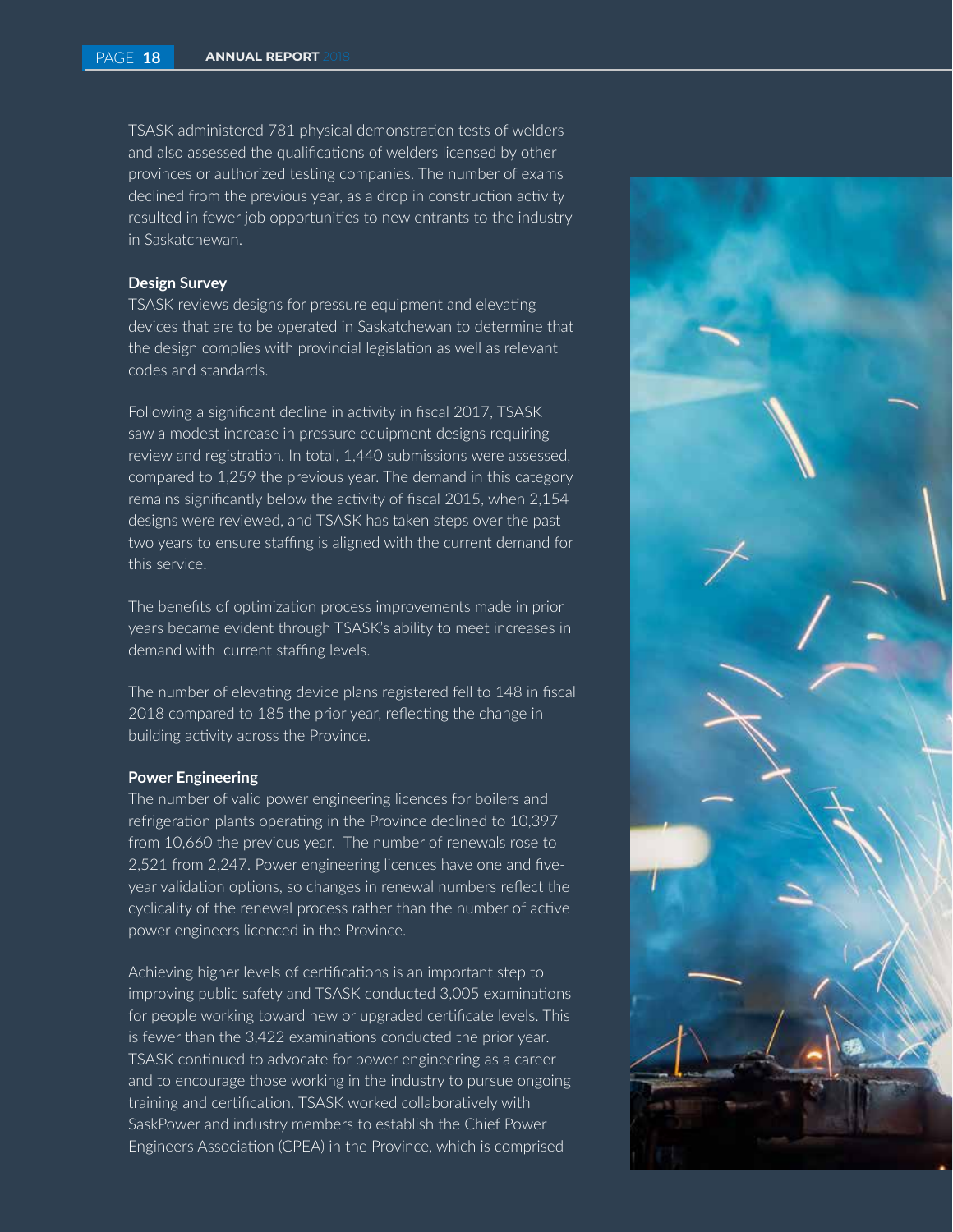Page **19**

**TSASK administered 781 physical demonstration tests of welders and also assessed the qualification of welders licensed by other provinces.**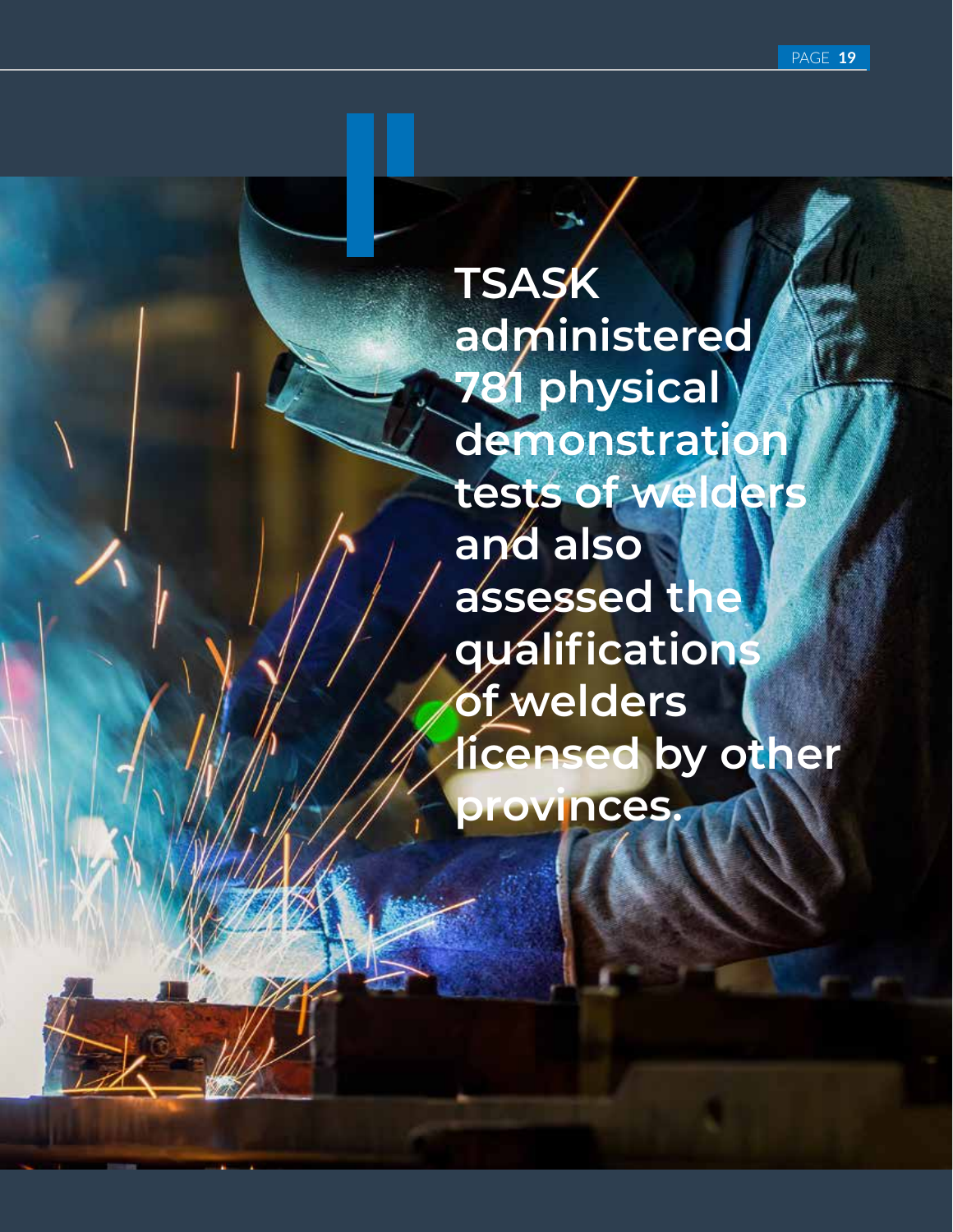of Chief Power Engineers responsible for larger boiler plants in Saskatchewan. The 14 CPEA members examined operational issues, education, qualification standards and duties of various power engineering roles and is planning to host its first annual power engineering conference in November.

TSASK was also active outside Saskatchewan, participating with a national committee that has standardized an examination question bank and examination policy. This allows for the recognition of a power engineer's certification by other provinces. TSASK administers the third highest number of standardized exams in the country, exceeded only by Alberta and Ontario.

### **Accidents**

TSASK's commitment to eliminate accidents, fatalities and injuries is paramount and remains a priority. There were no fatalities associated with equipment failure in fiscal 2017-18 and the number of reported accidents declined from 15 the previous year to 13 this year. Of the 13 reported accidents, seven involved boilers and pressure vessels, four related to elevators, and two were associated with amusement rides.

All reported accidents were investigated for cause. A determination was then made with respect to the need for targeted or general industry awareness or corrective actions. TSASK continues to issue directives for escalator maintenance and testing, including processes for reporting maintenance and testing information by industry.

### **Appeals**

The Boiler and Pressure Vessel Safety Board, an initiative established within The Boiler and Pressure Vessel Act, 1999, hears appeals against the decisions of the Chief Inspector. The Board has the authority to review decisions related to the cancellation or suspension of a licence, the refusal to register or deregister a design and the cancellation or suspension of an Inspection Certificate, a Certificate of Authorization, or a Certificate of Qualification.

The Boiler and Pressure Vessel Safety Board received no appeals in 2017-18.

#### **Status of Acts and Regulations**

The Government of Saskatchewan approved a number of legislative changes related to TSASK's service offerings, with changes taking effect January 1st, 2018. While TSASK operates at arm's length from the provincial government, the Ministry of Government Relations remains responsible for establishing public policy and amendment of all associated acts and regulations.

The approved changes reflected input from TSASK, industry members and the public, and represented an important step forward in the delivery of public safety. During the previous year, TSASK consulted and surveyed its stakeholders extensively, and assisted the Ministry with the preparation of documents and drafting instructions that were presented to the Red Tape Reduction Committee (RTRC) of government. This Committee approved the recommendation to update all three regulations that TSASK administers and enforces.

The significant changes to regulations that TSASK administers and enforces include:

#### *The Boiler and Pressure Vessel Act and Regulations*

- Updated adopted codes;
- Re-ordered the regulations to make information easier to access and understand;
- Allowed third-party (contract) inspection companies for QMS;
- Defined piping monitoring programs under a QMS;
- Recognized propane distribution companies to inspect small heating tanks;
- Clarified requirements for installation inspection by owners and acceptance inspections by TSASK;
- Created oversight of brazing and plastic fusing;
- Approved licensing of gas contractors for boiler installation work;
- Defined responsibilities of a chief engineer and approved a power engineer to act as chief engineer of more than one location;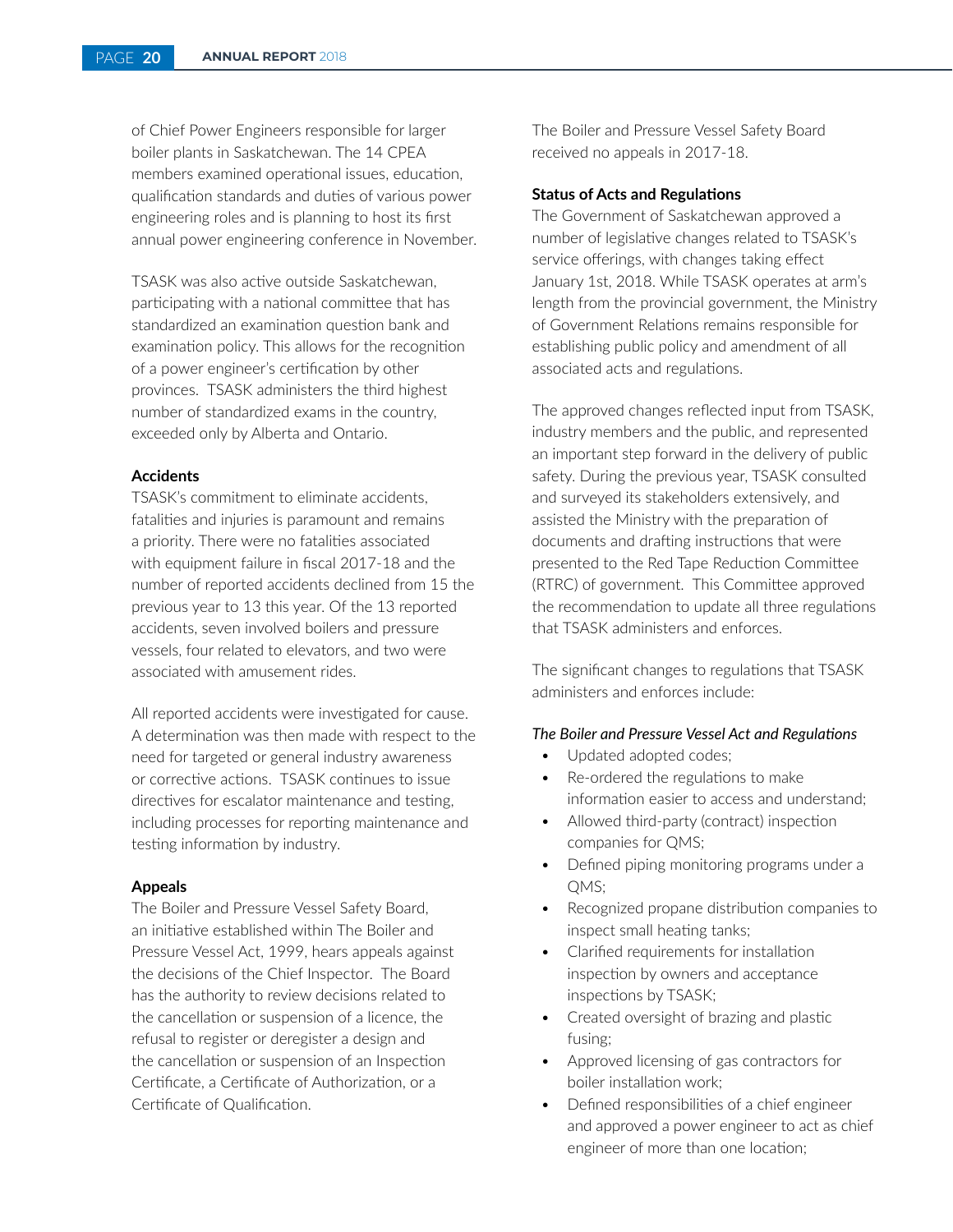

- Provided a clause to recognize extended inspection intervals;
- Created a new class of pressure equipment inspector;
- Allowed power engineers to write exams while gaining qualified experience time;
- Revised antique steam traction engine requirements; and
- Removed fee references.

### *The Passenger and Freight Elevator Act and Regulations*

- Updated adopted codes and recognized current technologies in use;
- Defined "maintenance control program" requirements;
- Defined requirements applicable to major alterations;
- Updated requirements around periodic tests;
- Exempted transport platforms and wind turbine lifts;
- Established elevator contractor and elevator cab renovation company licensing requirements;
- Established new elevator mechanic licensing; and
- Removed fee references.

### *The Amusement Ride Safety Act and Regulations*

- Clarified scope and exemptions;
- Updated adopted codes to latest and more relevant ASTM (American Society for Testing and Materials) standards;
- Adopted a standard for inflatable rides;
- Clarified duties of manager, operator and attendants of rides; and
- Removed fee references.

TSASK's Board and executive is appreciative of Government for their support in establishing appropriate regulations to advance safety in this area.

### **Saskatchewan Integrity Association**

TSASK was integral in the creation, and continues to support the ongoing operation of the Saskatchewan Integrity Association (SIA). SIA is an owner association of pressure equipment inspectors and company integrity management inspectors who are focused on continuously improving and optimizing safety, reliability and integrity of pressure equipment within Saskatchewan facilities. During fiscal 2017-18, there were 17 member companies, representing 35.5 percent of the equipment in the Province.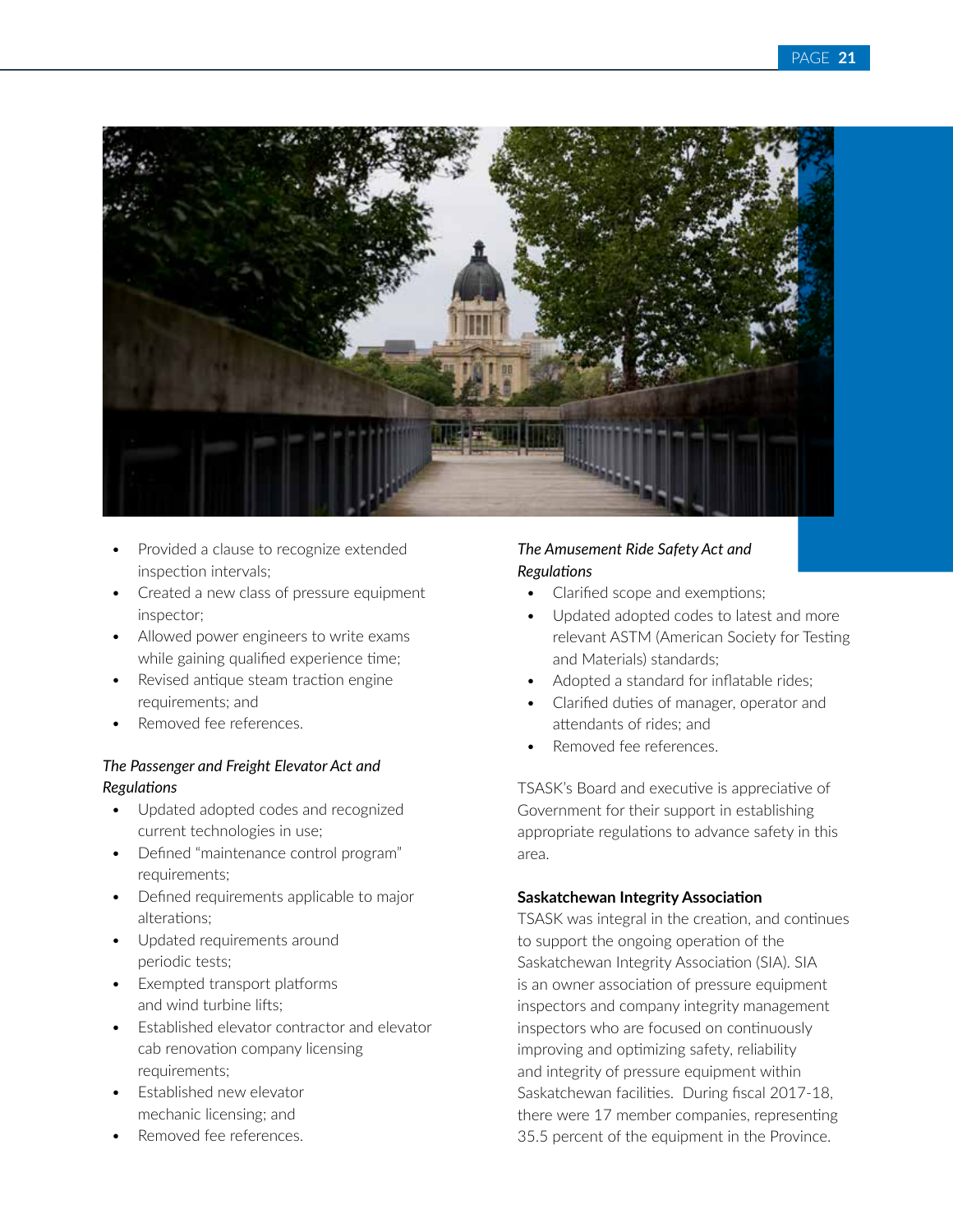SIA and TSASK enjoy a strategic and collaborative relationship and share complementary objectives as they relate to the development of changes to policies and procedures used by TSASK for such topics as pressure piping design registration, QMS reporting, and incident reporting definitions. During 2017, the SIA played an important role as a major stakeholder during the regulatory consultation and feedback process TSASK and the Ministry of Government Relations engaged in to revise the regulations associated with the Acts governing TSASK's mandate.

### **Participation in the Standard Development Process and Liaison with Industry and Other Regulators**

TSASK continues to contribute to, and participate in, national and international standards development. As members of the Canadian Standards Association (CSA), the National Board of Boiler and Pressure Vessel Inspectors (NBBI), and the American Society of Mechanical Engineers (ASME), TSASK personnel continue to participate on the following technical committees related to codes and standards adopted under provincial legislation:

- CSA B51 Boiler, Pressure Vessel and Pressure Piping Code;
- CSA B52 Mechanical Refrigeration Code;
- CSA B44 Elevating Devices;
- ASME Boiler and Pressure Vessel Code pressure vessel, non- destructive examination, and welding committees;
- Association of Chief Boiler and Pressure Vessel Inspectors (ACI);
- Association of Provincial Chief Elevator Inspectors (APCEI); and
- Standardization of Power Engineers Examinations Committee (SOPEEC).

As part of TSASK's commitment to industry leadership, TSASK hosted ACI and CSA meetings in Moose Jaw in August 2017, with more than 80 industry members participating. TSASK also hosted the SOPEEC committee that met in Saskatoon in June 2018.

TSASK is committed to ensuring that it maintains effective liaisons with other regulators and industry by attending and participating in the following associations and committees:

- Saskatchewan Integrity Association (SIA);
- Upstream Chief Inspectors Association (UCIA);
- International Pressure Equipment Integrity Association (IPEIA);
- Saskatchewan Power Engineers Technology Program Advisory Committee;
- The National Public Safety Advisory Committee (a Federal/Provincial/Territorial advisory committee); and
- Saskatchewan Chief Power Engineers Association.

TSASK took a leadership role in the creation of the Chief Power Engineers Association and will continue to support the development of industry groups who share interest in public safety.

### **Public Education and Information Sessions**

As a means to identify and meet the needs of those that have an interest in Saskatchewan's public safety systems, TSASK continues to develop and deliver public education and information sessions.

TSASK once again sponsored and presented at the International Pressure Equipment Integrity Association meetings. Additionally, TSASK has continued the practice of delivering a presentation on legislation and how it affects the certification and licensing of power engineers as part of every entry-level limited power engineering examination.

With the introduction of new legislation, TSASK has continued to offer two-day seminars on Saskatchewan pressure equipment safety legislation to ensure industry members are current on the standards required by TSASK and the Province.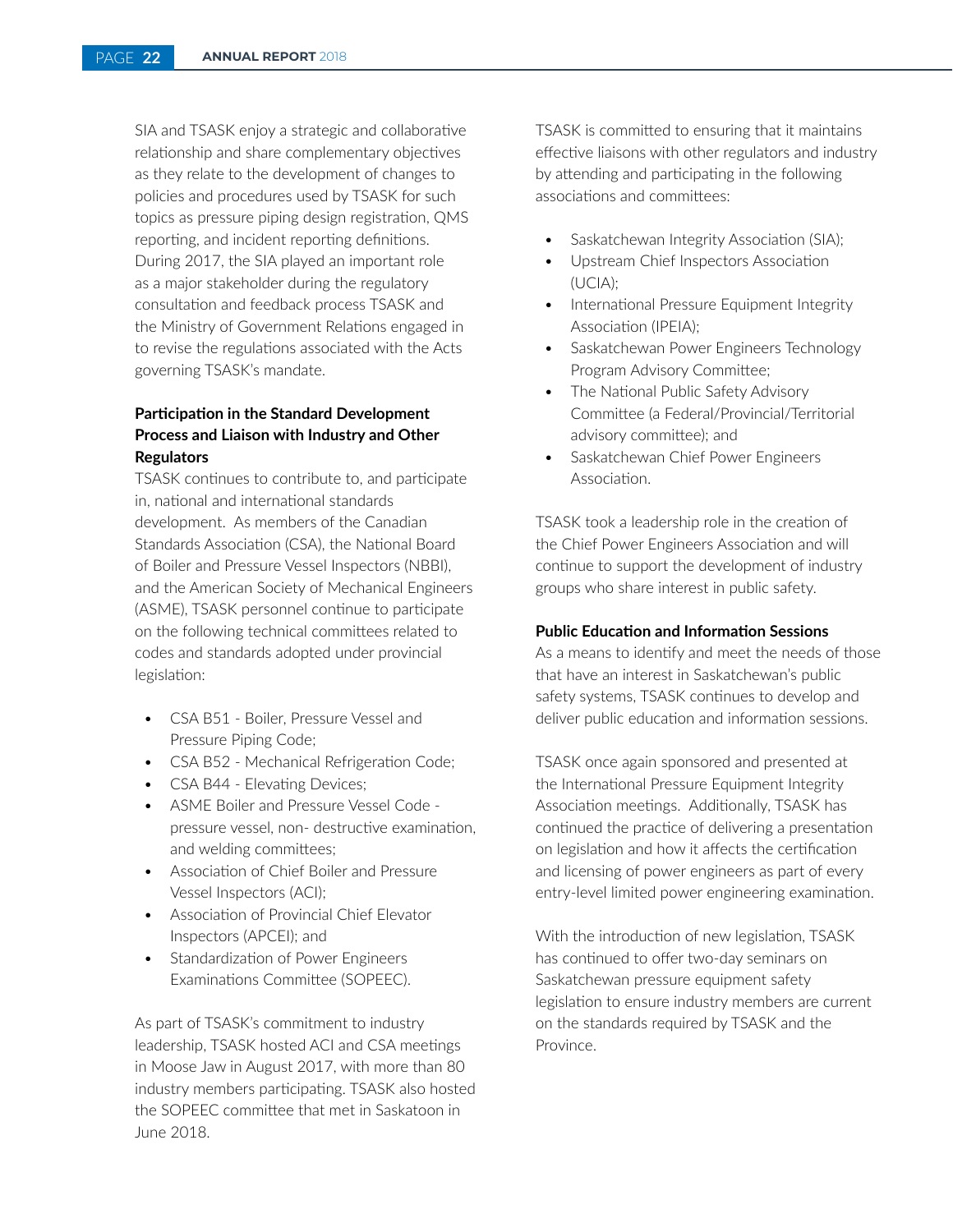### **Board OF DIRECTORs**

The Technical Safety Authority of Saskatchewan's Board is comprised of five to 10 members, with representation from industry and business. Two positions are appointed through Order-in-Council by the Government of Saskatchewan. Mr. Ken Acton and Mr. Neil Robertson were the government appointees for fiscal 2017-18.



Tom Robinson *Chair: Board of Directors Ex-Officio: Governance and HR Committee; Audit and Finance Committee; Technical Committee*

Tom Robinson was a Regional Managing Partner for KPMG LLP as well as the Managing Partner for the Regina office for a number of years. He provided audit, business advisory and consulting services to large and medium sized organizations in the private and public sectors for 39 years.

Tom has been committed to active community service for many years. Some of these roles included: President of the Saskatchewan Roughrider Football Club, President of SaskSport, Chairman and President of the 1987 Western Canada Summer Games, Vice President of Sponsorship for the 1995 Grey Cup, Chairman and Governor of the Board of Governors of the Canadian Football League. Tom joined the Board of Directors in November 2015 and became Chair of the Board in February of 2017. He lives in Regina.



norm beug *Vice Chair: Board of Directors Chair: Technical Committee Member: Governance and HR Committee; Audit and Finance Committee*

Norm Beug is the former Sr. Vice President, Potash Operations for Mosaic Company, having retired in 2013. Norm was a member of the Mosaic senior leadership team. He had overall responsibility for Mosaic's six potash mining operations in Canada and the USA.

A native of Saskatchewan, Norm earned his Bachelor's degree in Mechanical Engineering from the University of Saskatchewan in 1974. He is the former Chairperson of the Canadian Fertilizer Institute and is currently the Chair of the Board of Tourism Saskatchewan. He was a member of the SaskEnergy Board, the Regina Symphony Orchestra Board, the Board for the Hospitals of Regina Foundation and the past honorary chair of the Saskatchewan Roughriders Centennial Advisory Committee. Norm is Past President of the Saskatchewan Mining Association and the Past Chair of the Saskatchewan Potash Producers Association.

In 2002, Norm was named as one of the 10 most influential businessmen in Saskatchewan for his work as a Business Ambassador. In 2005, Norm was honoured with a Centennial Medal from the Government of Saskatchewan. Norm joined the TSASK Board in May, 2016. He lives in Regina.



kEN aCTON *Chair: Governance and HR Committee; Member: Technical Committee*

Ken Acton spent over 28 years in the Saskatchewan Public Service before retiring at the end of September 2016. He held numerous senior leadership roles including Assistant Deputy Minister of Courts and Civil Justice with the Ministry of Justice and Attorney General, Deputy Minister of Social Services, and completed his career with the Public Service as Special Advisory to the Deputy Minister of Social Services. Ken joined the Johnson Shoyama Graduate School of Public Policy at the University of Regina as an Executive-in-Residence in October 2016. Ken served as Chair of the Public and Private Rights Board of Saskatchewan from 1990 to 2011, a member of the Saskatchewan Legal Aid Commission from 2008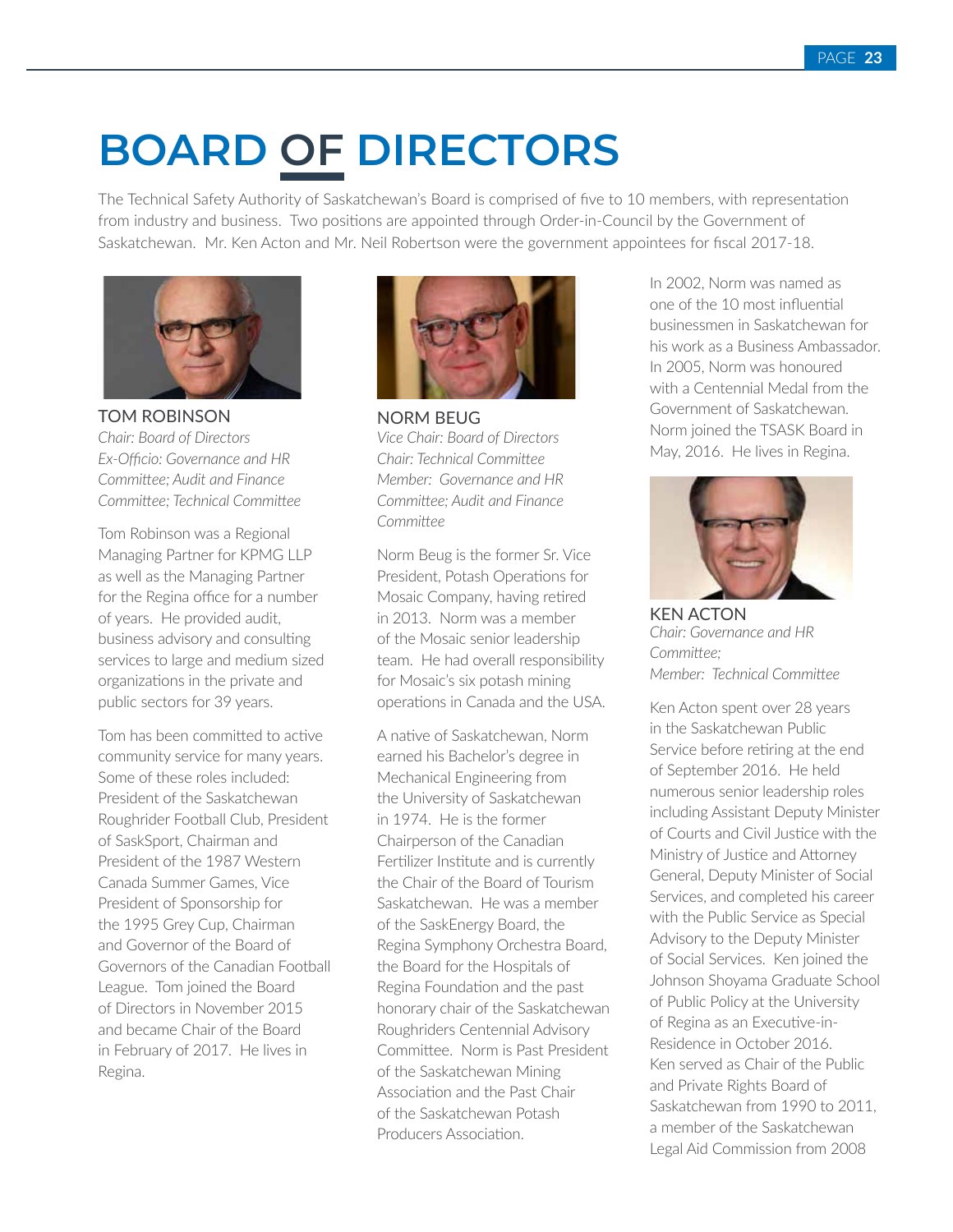to 2013 and was a Director of the Saskatchewan Housing Corporation serving on the Board from 2012 to 2017. He was appointed via the Saskatchewan Government's Order in Council to the TSASK Board in December, 2016. He lives in Moose Jaw.



Greg mrazek *Chair: Audit and Finance Committee; Member: Technical Committee*

Greg Mrazek obtained his Chartered Accountant designation in 1977 and has 34 years of work experience in Alberta and Saskatchewan. Greg spent six years in public accounting in Calgary providing audit assurance and financial consulting services to clients in industries such as oil and gas, real estate development, manufacturing and agriculture. In 1981, he moved to Regina as the Controller for Crown Investments Corporation, the holding company for Saskatchewan's commercial Crown Corporations. Greg was the Controller for SaskEnergy Incorporated, Saskatchewan's natural gas utility, from 1991 to 1997 and Vice President Finance from 1997 to 2009. As Vice President Finance he was responsible for strategic planning, financial planning, financial reporting, treasury and administrative functions.

Greg was SaskEnergy's representative on the Canadian Gas Association's Corporate Affairs Committee from 1992 to 2005. He was also a speaker at Crown Corporation Governance

conferences organized by the Federated Press and The Canadian Institute. He joined the Board in November, 2015. He lives in Regina.



Neil robertson *Member: Governance and HR Committee; Audit and Finance Committee*

Neil Robertson, Q.C. is a lawyer who has practiced in Regina since 1984, currently as a sole practitioner with a specialized practice in local government law and as an investigator, mediator and arbitrator. Neil previously practiced with Robb & Dowling and as in-house counsel with the Regina Police Service and the Regina City Solicitor's Office. Neil also serves as an Inquest Coroner and Chair of the Saskatchewan Police Commission.

Neil has been active in professional and community associations, which was recognized in 2016 by the award of the Saskatchewan Volunteer Medal. He was appointed to the Board under a Saskatchewan government Orderin-Council in December 2016. He lives in Regina.



colleen vancha *Member: Governance and HR Committee*

Colleen Vancha, President of Creative Advantage Consulting Ltd., is a strategic communications, investor relations and capital markets specialist serving clients throughout Canada. In 2011, Colleen retired from her global role as Viterra's Senior Vice-President of Investor Relations and Corporate Affairs where she provided executive leadership in capital market strategies, corporate communications and investor relations, public affairs, continuous disclosure, stakeholder relationships, brand and risk management, governance and social responsibility. She managed teams in Regina and Calgary, Canada and in Adelaide, Australia and oversaw public affairs, branding and shareholder relations globally.

Colleen currently serves on the Certification Governance Committee with the Canadian Investor Relation Institute, the national association for investor relations professionals in Canada. She previously served as Board Chair and co-chaired the Resource and Education and Membership Committees. She has served on the Board and the Executive Committee of the Saskatchewan Chamber of Commerce as Second Vice President and co-chaired their Finance Committee for many years. She is a Canadian Investor Relations Institute Fellow and received the CIRI Lifetime Achievement and Award of Excellence for Investor Relations in 2013. She joined the TSASK Board of Directors in September 2017. She lives in Regina.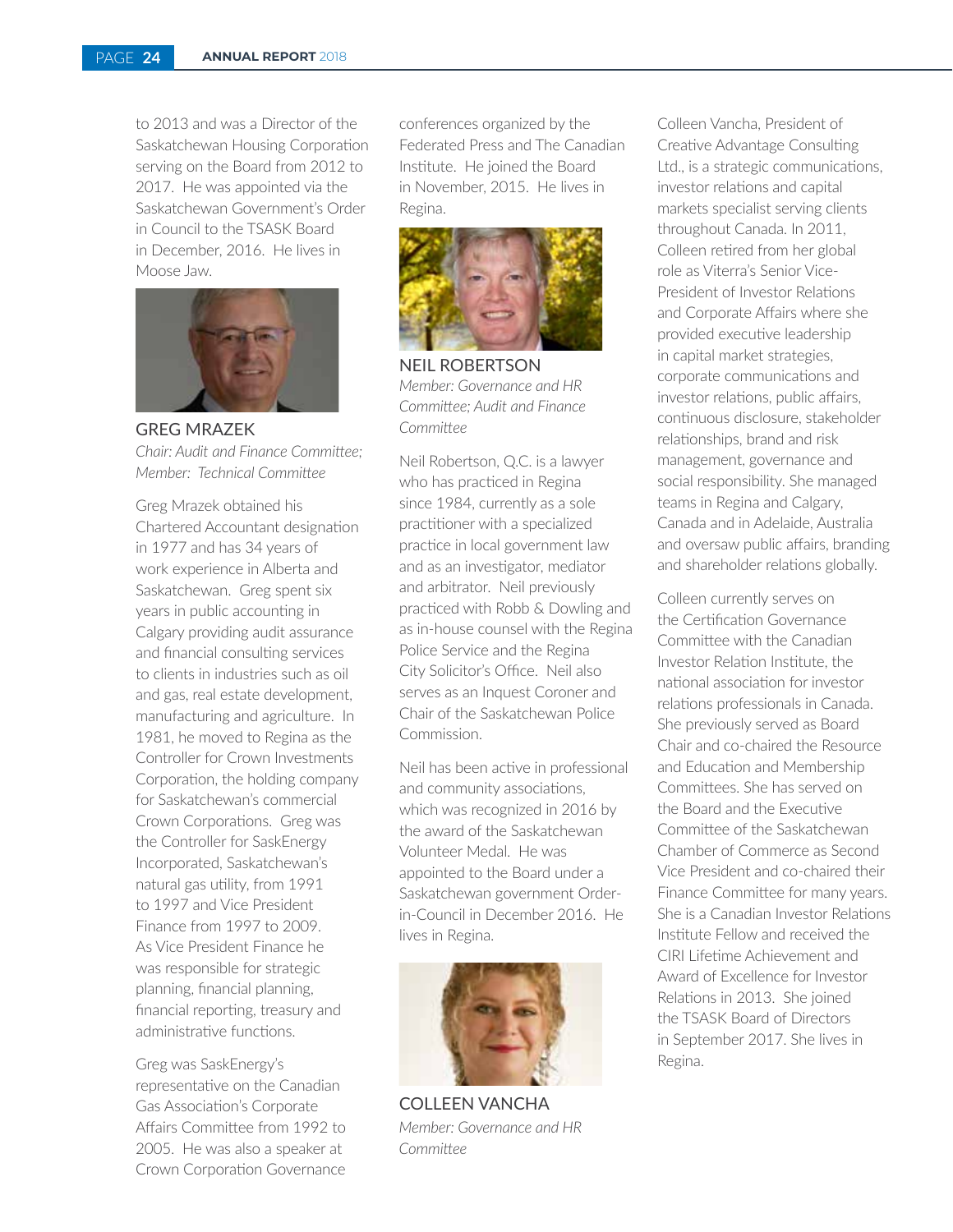### **Management's responsibility for the financial statements**

To the Board of Directors:

Management is responsible for the preparation and presentation of the accompanying financial statements, including responsibility for significant accounting judgements and estimates in accordance with Canadian accounting standards for not-for-profit organizations and ensuring that all information in the annual report is consistent with the statements. This responsibility includes selecting appropriate accounting principles and methods, and making decisions affecting the measurement of transactions in which objective judgement is required.

In discharging its responsibilities for the integrity and fairness of the financial statements, management designs and maintains the necessary accounting systems and related internal controls to provide reasonable assurance that transactions are authorized, assets are safeguarded and financial records are properly maintained to provide reliable information for the preparation of financial statements.

The Board of Directors and the Audit & Finance Committee are composed entirely of Directors who are neither management nor employees of Technical Safety Authority of Saskatchewan. The Audit & Finance Committee is responsible for overseeing management in the performance of its financial reporting responsibilities, and for recommending approval of the financial statements to the Board. The Audit & Finance Committee has the responsibility of meeting with management and the external auditors to discuss the internal controls over the financial reporting process, auditing matters and financial reporting issues. The Audit & Finance Committee is also responsible for recommending the appointment of the Authority's external auditors.

MNP LLP, is appointed by the Board of Directors to audit the financial statements and report directly to them; their report follows. The external auditors have full and free access to, and meet periodically and separately with, both the committee and management to discuss their audit findings.

September 4, 2018

William J Scott Kim Dumelie

*Limelie:* \_\_\_\_\_\_\_\_\_\_\_\_\_\_\_\_\_\_\_\_\_\_\_\_\_\_\_\_ \_\_\_\_\_\_\_\_\_\_\_\_\_\_\_\_\_\_\_\_\_\_\_\_\_\_\_\_

Chief Executive Officer Vice President, Corporate Services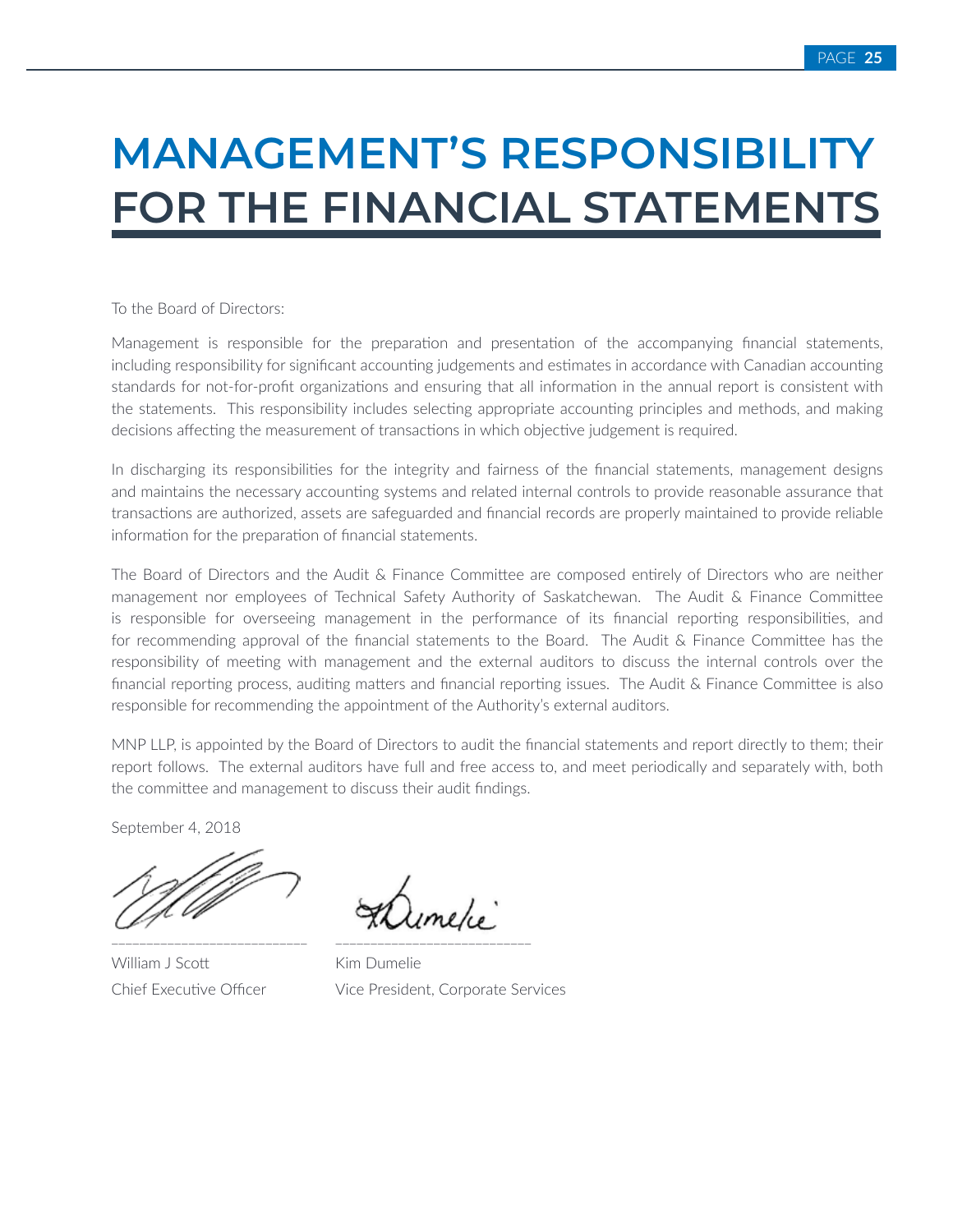### **independent auditors' report**

To the Directors of Technical Safety Authority of Saskatchewan:

We have audited the accompanying financial statements of Technical Safety Authority of Saskatchewan, which comprise the statement of financial position as at June 30, 2018, and the statements of operations and changes in net assets, and cash flows for the year then ended, and a summary of significant accounting policies and other explanatory information.

Management's Responsibility for the Financial Statements

Management is responsible for the preparation and fair presentation of these financial statements in accordance with Canadian accounting standards for not-for-profit organizations, and for such internal control as management determines is necessary to enable the preparation of financial statements that are free from material misstatement, whether due to fraud or error.

#### Auditors' Responsibility

Our responsibility is to express an opinion on these financial statements based on our audit. We conducted our audits in accordance with Canadian generally accepted auditing standards. Those standards require that we comply with ethical requirements and plan and perform the audit to obtain reasonable assurance about whether the financial statements are free from material misstatement.

An audit involves performing procedures to obtain audit evidence about the amounts and disclosures in the financial statements. The procedures selected depend on the auditors' judgement, including the assessment of the risks of material misstatement of the financial statements, whether due to fraud or error. In making those risk assessments, the auditor considers internal control relevant to the entity's preparation and fair presentation of the financial statements in order to design audit procedures that are appropriate in the circumstances, but not for the purpose of expressing an opinion of the effectiveness of the entity's internal control. An audit also includes evaluating the appropriateness of accounting policies used and the reasonableness of accounting estimates made by the management, as well as evaluating the overall presentation of the financial statements.

We believe that the audit evidence we have obtained in our audits is sufficient and appropriate to provide a basis for our audit opinion.

#### Opinion

In our opinion, the financial statements present fairly, in all material respects, the financial position of Technical Safety Authority of Saskatchewan as at June 30, 2018 and the results of its operations, changes in net assets and its cash flows for the year then ended in accordance with Canadian accounting standards for not-for-profit organizations.

 $MNP$ <sub>LLP</sub>

September 4, 2018

Regina, Saskatchewan Chartered Professional Accountants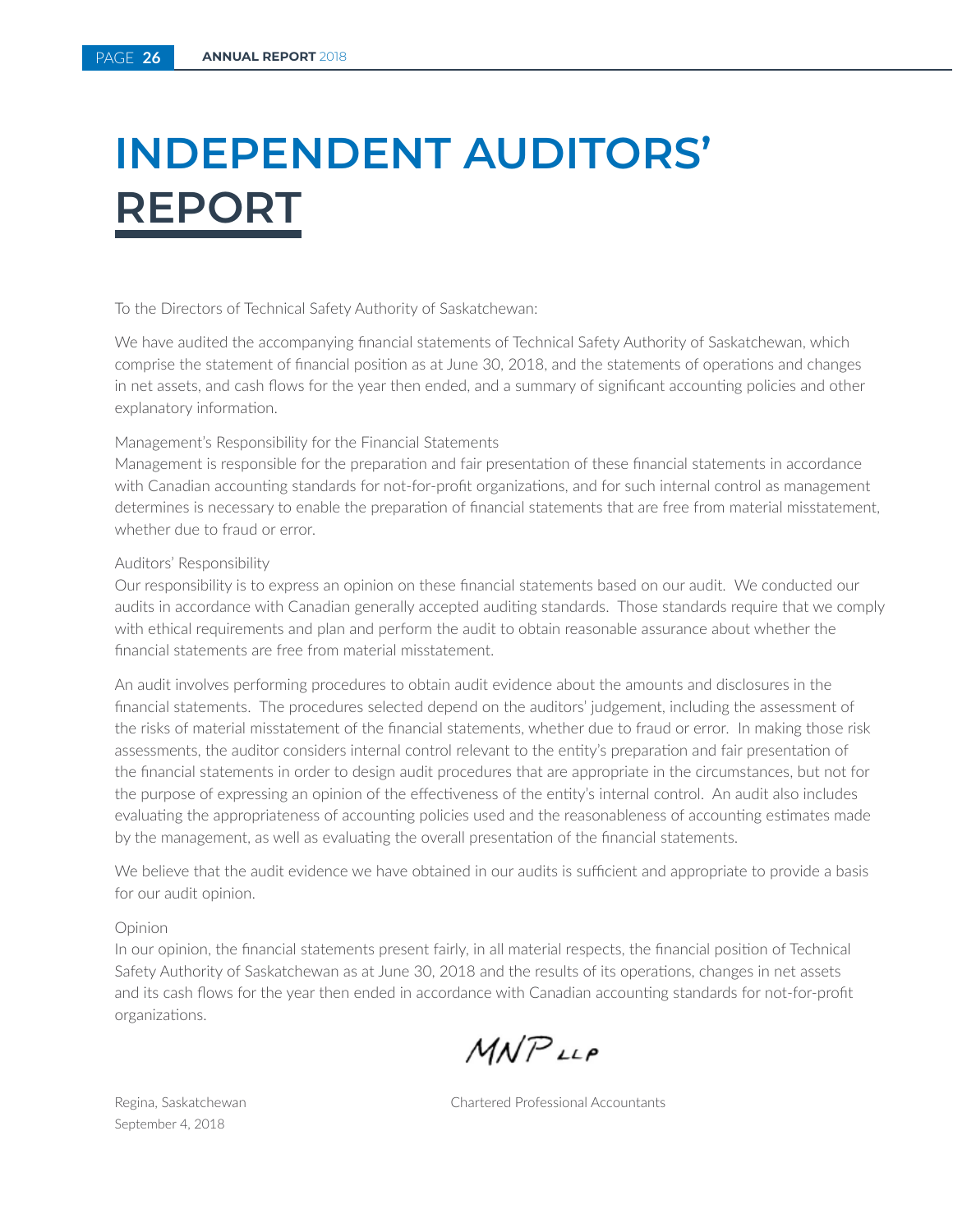### **STATEMENT OF FINANCIAL position**

As of June 30, 2018

|                                                    | 2018             |               | 2017      |
|----------------------------------------------------|------------------|---------------|-----------|
| <b>ASSETS</b>                                      |                  |               |           |
| <b>Current Assets</b>                              |                  |               |           |
| Cash                                               | \$<br>1,857,721  | \$            | 1,085,691 |
| Accounts receivable (note 3)                       | 348,337          |               | 357,912   |
| Prepaid expenses                                   | 143,382          |               | 101,767   |
| Short-term investments (note 4)                    | 6,805,618        |               | 4,421,148 |
|                                                    | 9,155,058        |               | 5,966,518 |
|                                                    |                  |               |           |
| Long-term investments (note 4)                     |                  |               | 1,702,546 |
| Tangible capital assets (note 5)                   | 691,948          |               | 937,369   |
| Intangible capital assets (note 6)                 | 392,174          |               | 492,751   |
|                                                    | \$<br>10,239,180 | \$            | 9,099,184 |
|                                                    |                  |               |           |
| <b>LIABILITIES AND NET ASSETS</b>                  |                  |               |           |
| <b>Current Liabilities</b>                         |                  |               |           |
| Accounts payable and accrued liabilities (note 8)  | \$<br>423,188    | $\frac{4}{5}$ | 355,768   |
| Deferred revenue (note 9)                          | 4,000,147        |               | 3,789,571 |
| Deferred tenant allowance (note 10)                | 35,383           |               | 35,383    |
|                                                    | 4,458,718        |               | 4,180,722 |
|                                                    |                  |               |           |
| Deferred revenue (note 9)                          | 629,196          |               | 640,123   |
| Deferred tenant allowance (note 10)                | 122,971          |               | 158,354   |
|                                                    | \$<br>5,210,885  | $\frac{4}{5}$ | 4,979,199 |
|                                                    |                  |               |           |
| Net Assets (note 11)                               |                  |               |           |
| Invested in capital assets                         | \$<br>1,084,122  | \$            | 1,430,120 |
| Externally restricted - safety standards agreement | 600,000          |               | 600,000   |
| Operating reserve                                  | 3,344,173        |               | 2,089,865 |
|                                                    | 5,028,295        |               | 4,119,985 |
|                                                    | \$<br>10,239,180 | $\frac{1}{2}$ | 9,099,184 |

Commitments (note 12)

See accompanying notes to the financial statements.

Approved by the Board:

2 gypt

Director **Director** Director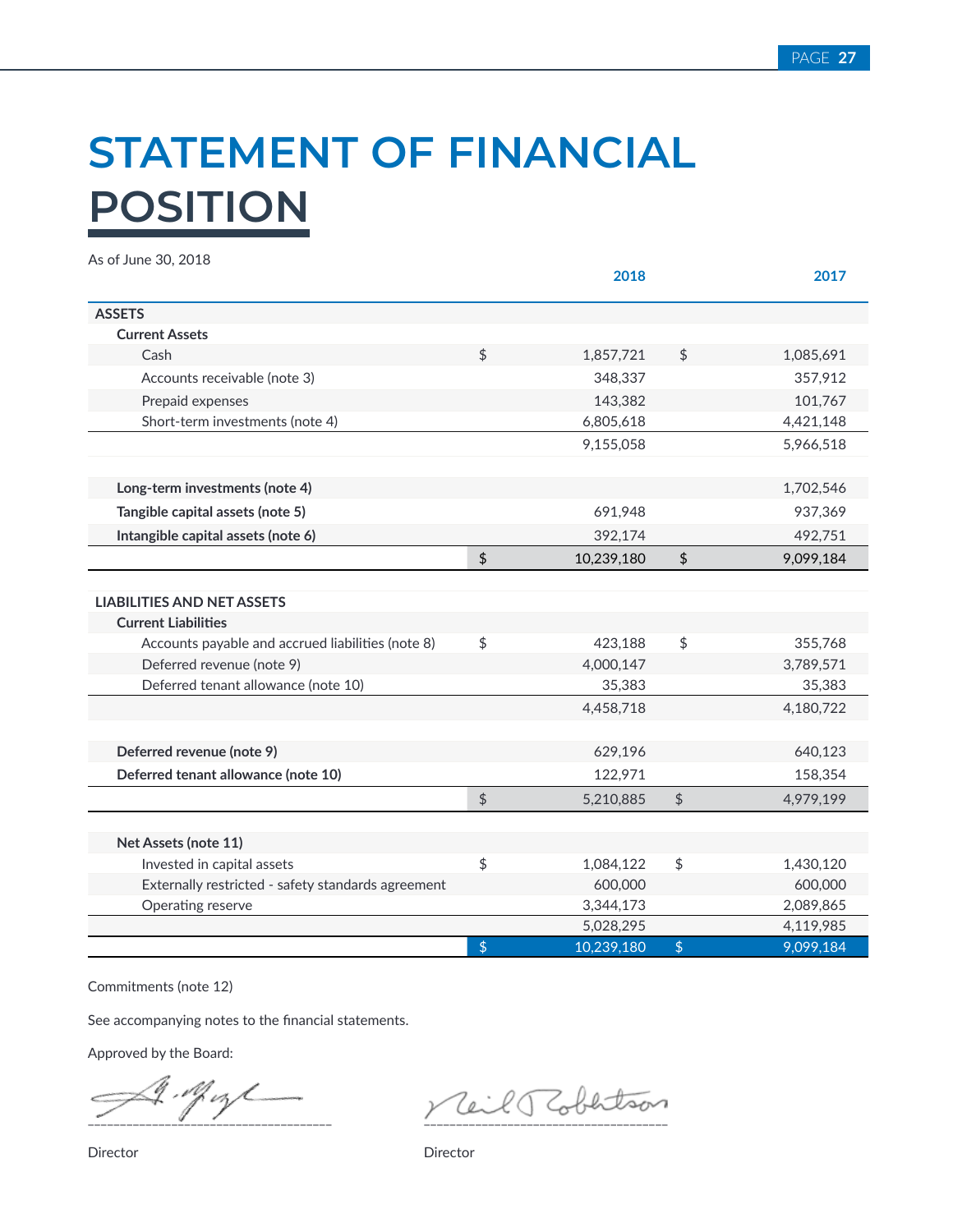### **STATEMENT OF OPERATIONS and changes in net assets**

For the year ended of June 30, 2018

|                                         | 2018            | 2017            |
|-----------------------------------------|-----------------|-----------------|
| <b>REVENUES</b>                         |                 |                 |
| Boiler and pressure vessel safety       | \$<br>7,829,008 | \$<br>7,372,493 |
| Elevator safety                         | 1,556,720       | 1,460,929       |
| Amusement ride safety                   | 64,052          | 53,534          |
| Other                                   | 141,631         | 78,528          |
|                                         | 9,591,411       | 8,965,484       |
|                                         |                 |                 |
| <b>EXPENSES</b>                         |                 |                 |
| Salaries and benefits                   | \$<br>6,146,287 | \$<br>6,168,690 |
| Rent, space and equipment               | 808,116         | 695,115         |
| <b>Travel</b>                           | 482,019         | 459,700         |
| Amortization                            | 444,334         | 443,309         |
| Other business expenses                 | 310,068         | 274,123         |
| Legal, accounting and other services    | 225,352         | 205,272         |
| Administrative                          | 193,351         | 184,324         |
| <b>Board and committees</b>             | 73,574          | 83,369          |
|                                         | 8,683,101       | 8,513,902       |
|                                         |                 |                 |
| <b>EXCESS OF REVENUES OVER EXPENSES</b> | \$<br>908,310   | \$<br>451,582   |
|                                         |                 |                 |
| Net Assets, beginning of year           | 4,119,985       | 3,668,403       |
|                                         |                 |                 |
| NET ASSETS, END OF YEAR                 | \$<br>5,028,295 | \$<br>4,119,985 |

See accompanying notes to the financial statements.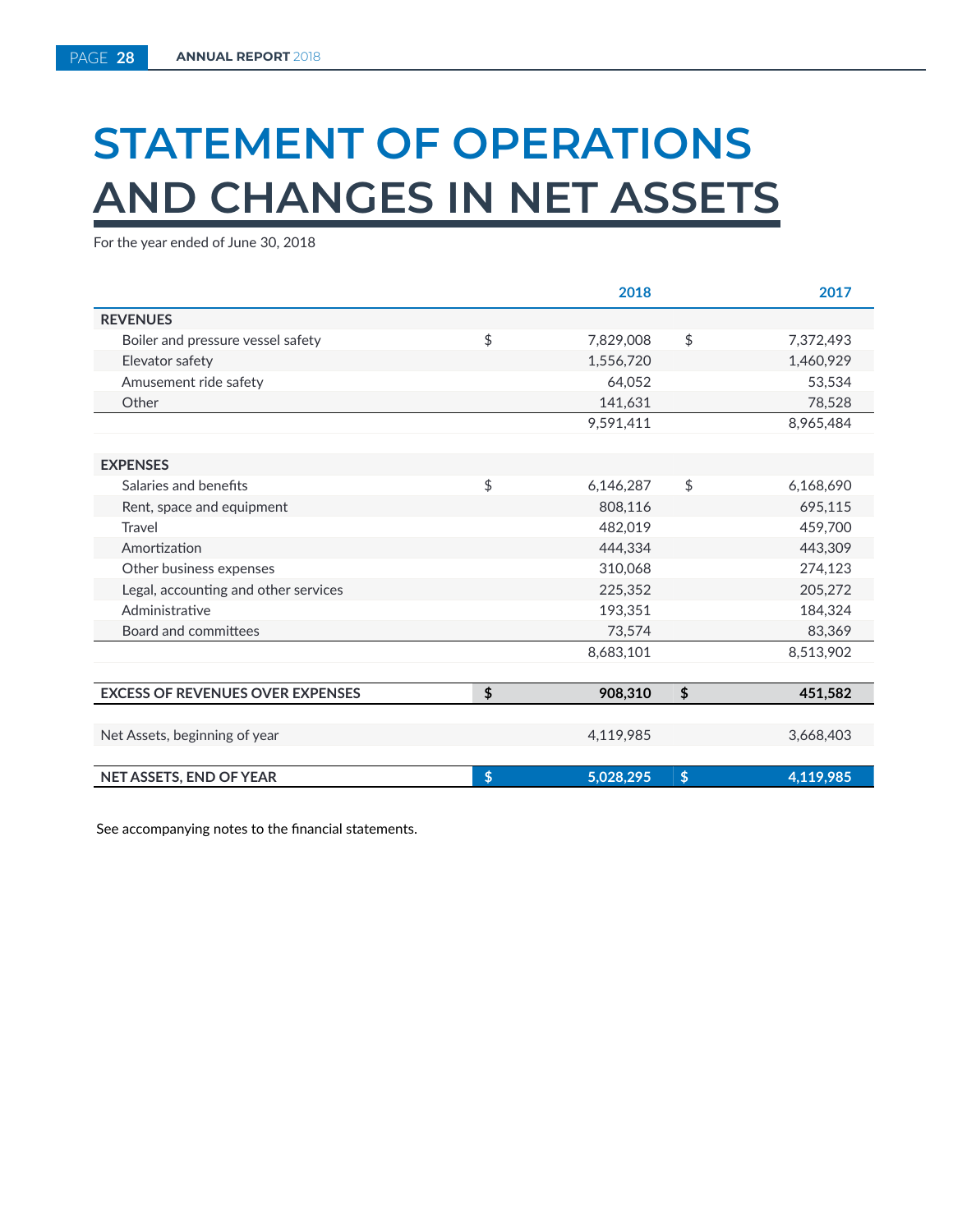## **STATEMENT OF CASH Flows**

For the year ended June 30, 2018

|                                          | 2018            | 2017            |
|------------------------------------------|-----------------|-----------------|
| <b>CASH FLOWS FROM (USED IN)</b>         |                 |                 |
| <b>OPERATING ACTIVITIES</b>              |                 |                 |
| Excess of revenue over expenses          | \$<br>908,310   | \$<br>451,582   |
|                                          |                 |                 |
| Items not affecting cash                 |                 |                 |
| Amortization of tangible assets          | 245,420         | 260,709         |
| Amortization of intangible assets        | 198,914         | 182,600         |
| Amortization of tenant allowance         | (35, 383)       | (35, 383)       |
| Impairment of tangible capital assets    |                 | 422             |
|                                          | 1,317,261       | 859,930         |
|                                          |                 |                 |
| Net change in non-cash working capital   |                 |                 |
| Accounts receivable                      | 9,575           | 46,547          |
| Prepaid expenses                         | (41,615)        | (5,431)         |
| Accounts payable and accrued liabilities | 67,421          | (119, 390)      |
| Deferred revenue                         | 199,649         | 358,137         |
|                                          | 1,552,291       | 1,139,793       |
|                                          |                 |                 |
| <b>INVESTING ACTIVITIES</b>              |                 |                 |
| Additions to intangible assets           | (98, 336)       | (44, 190)       |
| Purchase of investments                  | (681, 925)      | (1,343,984)     |
|                                          | (780, 261)      | (1,388,174)     |
|                                          |                 |                 |
| <b>INCREASE (DECREASE) IN CASH</b>       | 772,030         | (248, 381)      |
|                                          |                 |                 |
| <b>CASH, BEGINNING OF YEAR</b>           | 1,085,691       | 1,334,072       |
|                                          |                 |                 |
| <b>CASH, END OF YEAR</b>                 | \$<br>1,857,721 | \$<br>1,085,691 |

See accompanying notes to the financial statements.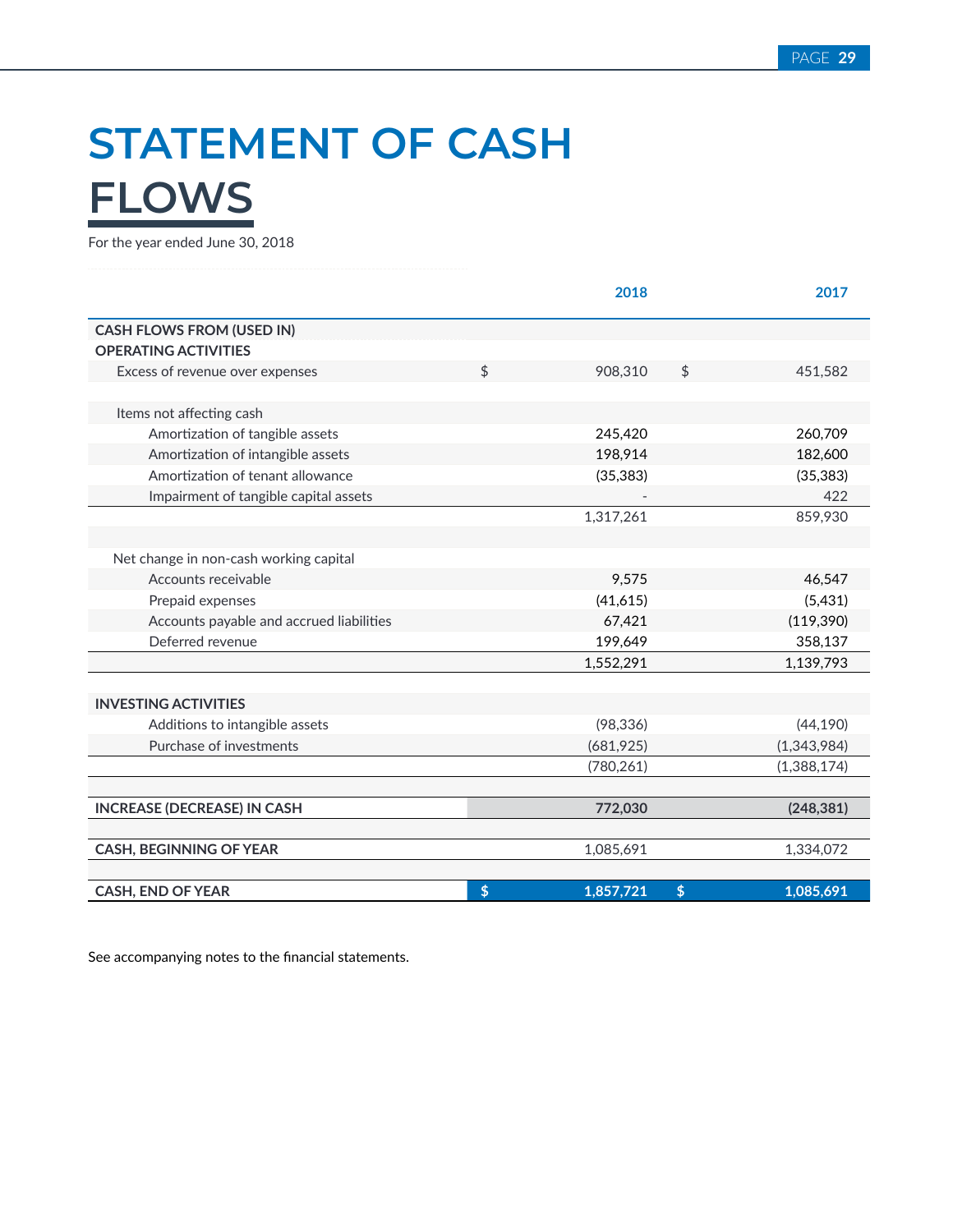### **1. NATURE OF BUSINESS**

The Technical Safety Authority of Saskatchewan (TSASK) is a not-for-profit organization which was established effective July 1, 2010 through the passing of The Technical Safety Authority of Saskatchewan Act (the "Act"). TSASK was created from the Licensing and Inspections Branch of the Ministry of Corrections, Public Safety and Policing, with a mandate of delivering safety programs related to pressure equipment, elevating devices and amusement rides in the province. TSASK's relationship with government now resides with the Ministry of Government Relations.

TSASK's registration, inspection, certification and licensing programs and services operate on a fee-for-service basis. These fees are charged to those involved in the manufacturing, installing and operating of technical equipment. TSASK entered into the Safety Standards Agreement with the Government of Saskatchewan to establish the rights and responsibilities of the parties and the terms and conditions for the delegation to TSASK of the administration of the safety statutes in accordance with the Act.

TSASK administers and enforces the following legislated safety statutes:

- The Boiler and Pressure Vessel Act, 1999;
- The Passenger and Freight Elevator Act;
- The Amusement Ride Safety Act.

### **2. SIGNIFICANT ACCOUNTING POLICIES**

### **(a) Basis of Accounting**

TSASK's financial statements are prepared in accordance with Canadian generally accepted accounting standards for not-for-profit organizations.

### **(b) Use of Estimates**

The preparation of financial statements requires management to make estimates and assumptions that affect the reported amounts of assets and liabilities, the disclosure of contingent liabilities at the date of the financial statements and the reported amounts of revenue and expenses during the year. In particular, accounts receivables are stated after an evaluation to determine collectability is conducted and an appropriate allowance for doubtful accounts is provided where considered necessary. Estimates are also used to determine amortization which is based on the estimated useful lives of the assets. The percentage of completion of revenue is also estimated. Estimates are based on management's knowledge of current events and actions TSASK may undertake in the future. These estimates and assumptions are reviewed periodically and adjusted for as required.

### **(c) Revenue Recognition**

When a fee covers a specific period, revenues are recognized evenly over that period. Where the fee does not cover a specific period and is earned over a period of time, estimates are used to determine the period over which revenue is recognized, based on past history. Fees collected in advance are classified with deferred revenue. All other revenues are recorded when services are performed and are recorded on the accrual basis.

### **(d) Corporate Income Taxes**

TSASK is incorporated as a not-for-profit organization and is exempt from federal and provincial income taxes.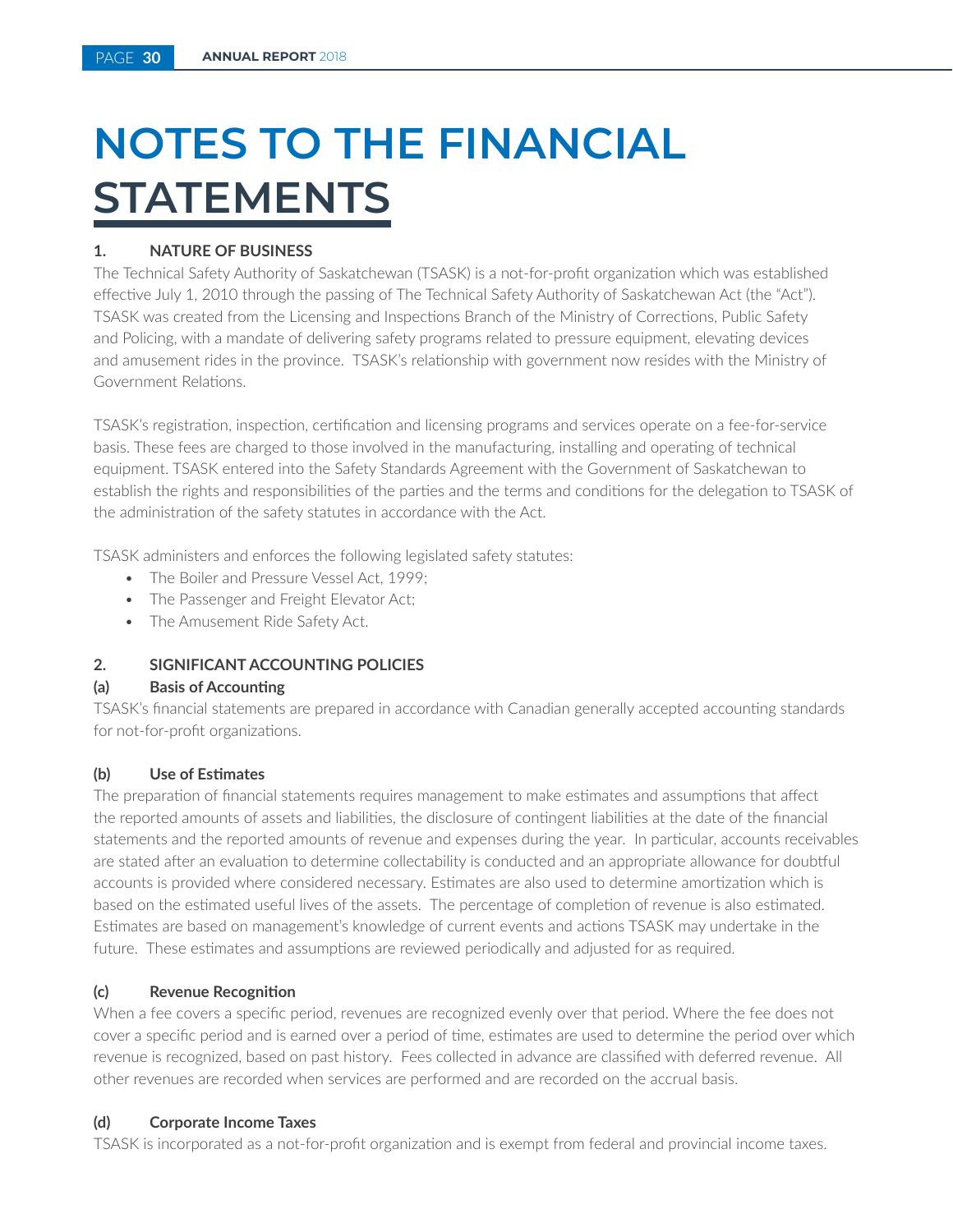### **2. SIGNIFICANT ACCOUNTING POLICIES (CONTINUED)**

### **(e) Cash**

Cash is comprised of balances with the bank and is recognized at fair value.

### **(f) Investments**

Investments consist of term deposits and are carried at fair market value. Investments expected to be realized beyond the next fiscal year are classified as long-term.

### **(g) Tangible Capital Assets**

Tangible capital assets are recorded at cost. Amortization of property and equipment commences when it is brought into service and is provided on a straight-line basis over the estimated useful lives of the assets as follows:

| Furniture and equipment | 7 years           |
|-------------------------|-------------------|
| Computer hardware       | $3 - 5$ years     |
| Leasehold improvements  | term of the lease |

### **(h) Intangible Capital Assets**

Direct costs attributed to the purchase and customization of third party software are capitalized and are recorded at cost. Costs to support or service software are expensed in the period incurred. Amortization of software commences when it is brought in to service and is provided on a straight-line basis over the estimated useful life of the asset (3 - 5 years).

### **(i) Financial Asset Impairment**

TSASK assesses impairment of all its financial assets measured at cost or amortized cost. TSASK groups assets for impairment testing when available information is not sufficient to permit identification of each individually impaired financial asset in the group. Management considers whether the issuer is having significant financial difficulty and/or whether there has been a breach in contract, in determining whether objective evidence of impairment exists. Where there is an indication of impairment, TSASK determines whether it has resulted in a significant adverse change in the expected timing or amount of future cash flows during the year. If so, TSASK reduces the carrying amount of any impaired financial assets to the highest of: the present value of cash flows expected to be generated by holding the assets; and the amount that could be realized by selling the assets. Any impairment, which is not considered temporary, is included in current year earnings.

TSASK reverses impairment losses on financial assets when there is a decrease in impairment and the decrease can be objectively related to an event occurring after the impairment loss was recognized. The amount of the reversal is recognized in the statement of operations.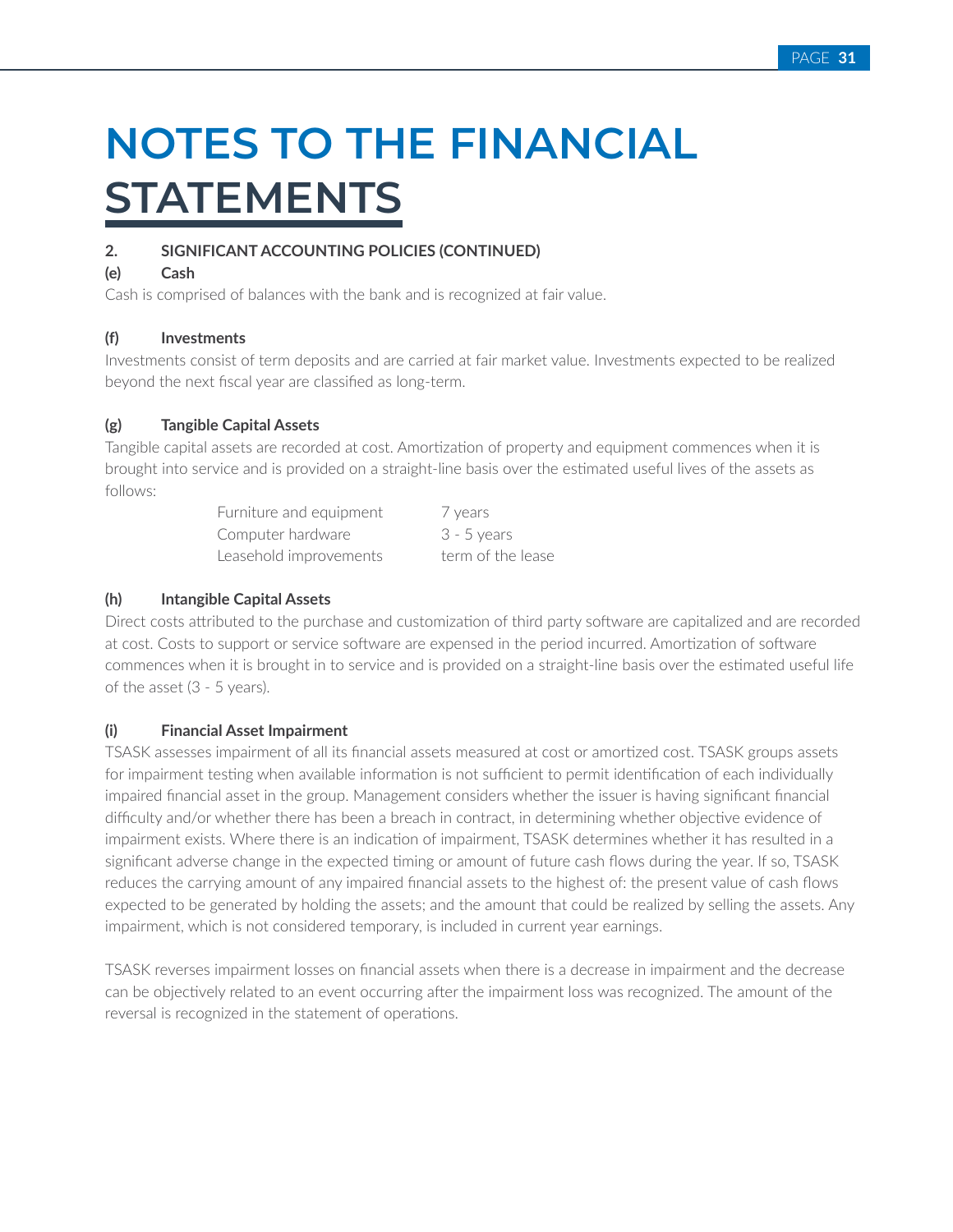### **2. SIGNIFICANT ACCOUNTING POLICIES (CONTINUED)**

### **(j) Deferred Tenant Allowance**

Deferred tenant allowance includes amounts received in lease agreements related to leasehold improvements. Amortization of the deferred tenant allowance is recognized over the length of the lease on a straight-line basis.

### **(k) Financial Instruments**

Financial instruments are recognized when TSASK becomes party to the contractual provisions of the financial instrument. All financial instruments are initially recorded at fair value. Financial assets and liabilities originated and issued in related party transactions are initially measured at their carrying or exchange amount in accordance with CPA Canada Part II, Section 3840 Related Party Transactions.

At initial recognition, TSASK may irrevocably elect to subsequently measure any financial instrument at fair value. TSASK has elected to measure investments at fair value.

TSASK subsequently measures all other financial instruments at cost or amortized cost.

### **3. ACCOUNTS RECEIVABLE**

|                                 | 2018     | 2017     |
|---------------------------------|----------|----------|
| Trade                           | 338,773  | 329,130  |
| Other receivables               | 24.964   | 45,484   |
| Allowance for doubtful accounts | (15,400) | (16,702) |
|                                 | 348,337  | 357,912  |

### **4. INVESTMENTS**

Short-term investments consist of term deposits of \$6,805,618 (2017 – \$4,421,148) with yields between 1.15% and 1.95%, maturing prior to June 29, 2019. Long-term investments were nil as at June 30, 2018 (2017 - \$1,702,546)

### **5. TANGIBLE CAPITAL ASSETS**

|                          | <b>Cost 2018</b>     | <b>Accumulated</b><br>Amortization<br>2018 | <b>Cost 2017</b> |     | <b>Accumulated</b><br><b>Amortization</b><br>2017 |
|--------------------------|----------------------|--------------------------------------------|------------------|-----|---------------------------------------------------|
| Furniture and equipment  | \$<br>$1,025,229$ \$ | 766,180 \$                                 | 1,025,229        | -\$ | 621,934                                           |
| Leasehold improvements   | 901.080              | 468.181                                    | 901.080          |     | 367,006                                           |
|                          | 1,926,309            | \$<br>1,234,361                            | 1,926,309        | \$  | 988,940                                           |
| Accumulated amortization | (1,234,361)          |                                            | (988, 940)       |     |                                                   |
| Net book value           | 691.948              |                                            | 937.369          |     |                                                   |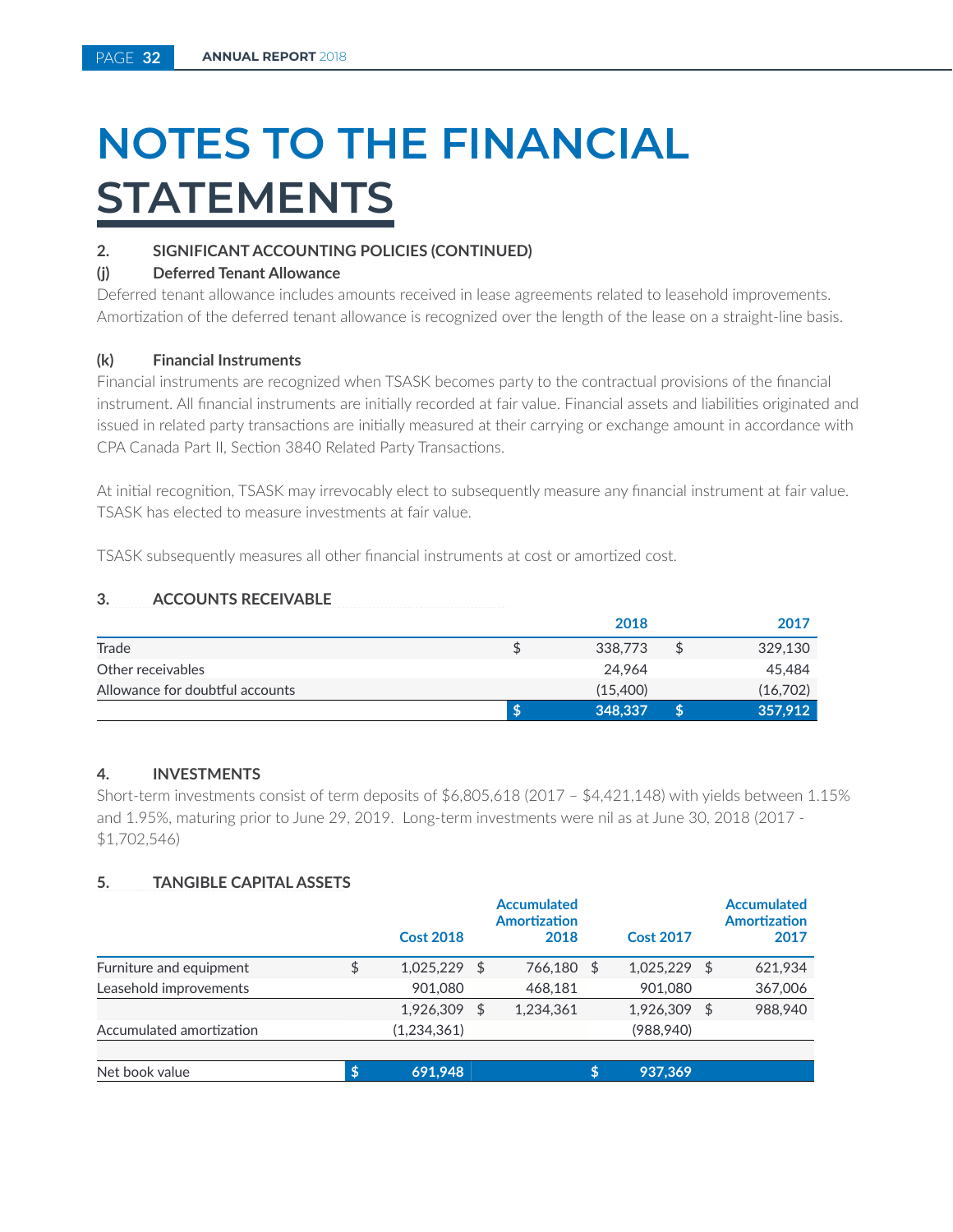### **6. INTANGIBLE CAPITAL ASSETS**

|                          | <b>Cost 2018</b> | <b>Accumulated</b><br>Amortization<br>2018 | <b>Cost 2017</b> | <b>Accumulated</b><br><b>Amortization</b><br>2017 |
|--------------------------|------------------|--------------------------------------------|------------------|---------------------------------------------------|
| Software                 | $1,067,597$ \$   | $675,423$ \$                               | $969,260$ \$     | 476,509                                           |
| Accumulated amortization | (675, 423)       |                                            | (476, 509)       |                                                   |
| Net book value           | 392,174          |                                            | 492.751          |                                                   |

### **7. DEMAND OPERATING FACILITY AGREEMENT**

TSASK has a Demand Operating Facility Agreement providing for a revolving line of credit for loans and overdrafts not to exceed \$250,000. The interest rate is set at prime rate + 0.5% per annum. Bank Security under the agreement consists of a first charge to acquired personal property and guarantee. During the year, TSASK continually had a positive cash balance and at no point was the line of credit accessed (2017 - \$nil).

### **8. ACCOUNTS PAYABLE AND ACCRUED LIABILITIES**

|                                | 2018        | 2017    |
|--------------------------------|-------------|---------|
| Trade payables                 | $42.144$ \$ | 22.553  |
| Accrued liabilities            | 61.366      | 48,987  |
| Employment insurance payable   | 3.005       | 1.280   |
| Canada pension plan payable    | 6.303       | 3.675   |
| Employee income tax payable    | 39.647      | 22,832  |
| Payroll employer liabilities   | 263.238     | 252.359 |
| Provincial sales tax payable   | 2.332       | 157     |
| Goods and services tax payable | 5.153       | 3,925   |
|                                | 423,188     | 355,768 |

### **9. DEFERRED REVENUE**

|                                               | 2018         | 2017      |
|-----------------------------------------------|--------------|-----------|
| Deferred elevator licensing                   | 606.964      | 555.393   |
| Deferred boiler and pressure vessel licensing | 4,022,649    | 3,874,301 |
| Total deferred revenue                        | 4.629.343 \$ | 4.429.694 |
|                                               |              |           |
| Current portion                               | 4,000,147    | 3,789,571 |
| Long-term                                     | 629,196 \$   | 640,123   |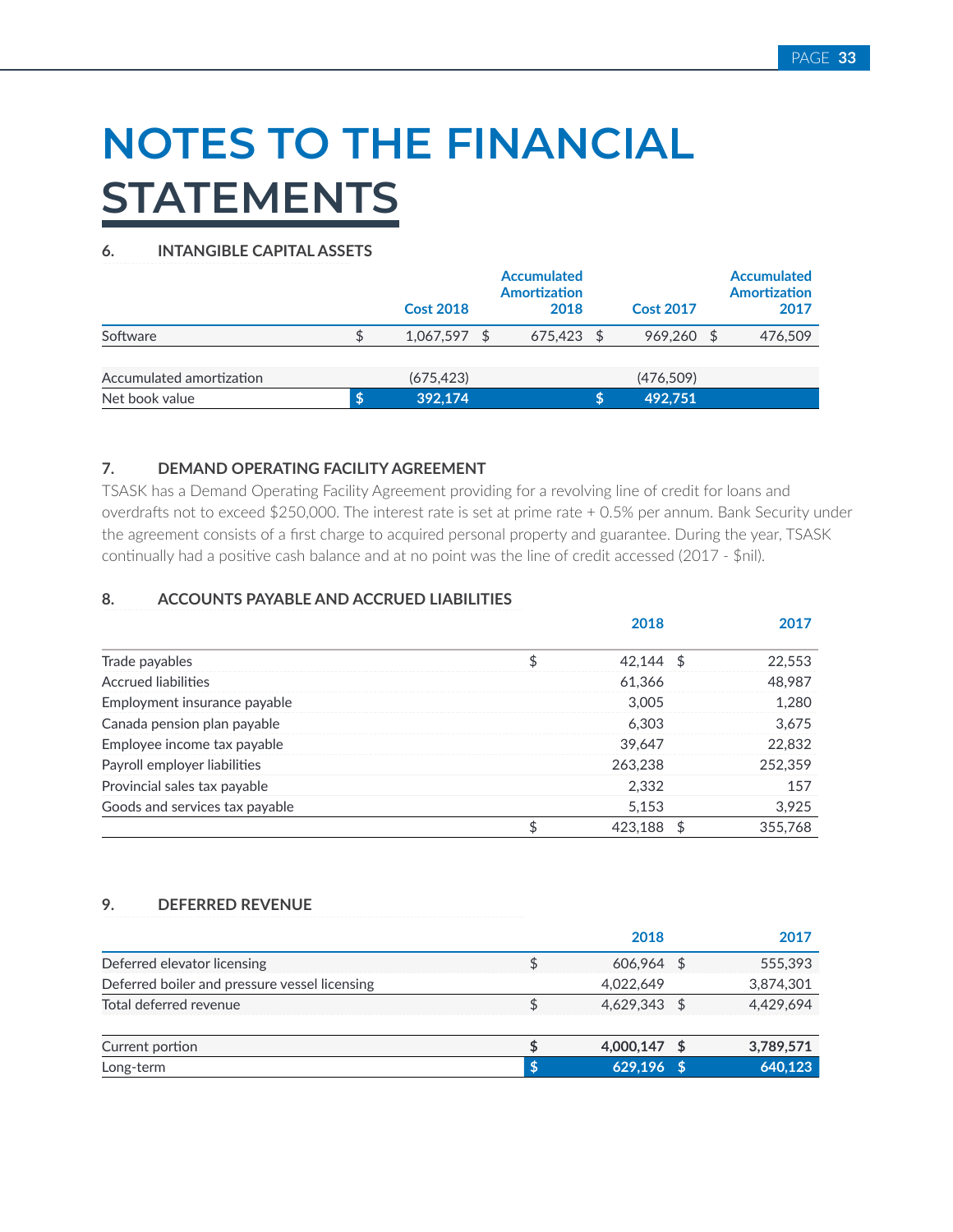### **10. DEFERRED TENANT ALLOWANCE**

|                                              | 2018        | 2017      |
|----------------------------------------------|-------------|-----------|
| Deferred tenant allowance, beginning of year | 193.737 \$  | 229,120   |
| Amortization of tenant allowance             | (35, 383)   | (35, 383) |
| Deferred tenant allowance, end of year       | 158,354 \$  | 193,737   |
|                                              |             |           |
| Current portion                              | $35,383$ \$ | 35,383    |
| Long-term                                    | 122.971 \$  | 158,354   |

### **11. NET ASSETS**

### **(a) Invested in capital assets**

Net assets invested in capital assets of \$1,084,122 (2017 - \$1,430,120) represent the amount of net assets that are not available for other purposes due to investment in long-term assets.

### **(b) Externally restricted reserve**

The Safety Standards Agreement requires TSASK to maintain adequate surplus to protect the organization from unforeseen circumstances that would affect the viability of TSASK. The amount of the reserve must cover operating costs of four months and be comprised of a restricted net asset of \$600,000 and the remainder be funded through deferred revenue. The Board of Directors had restricted \$600,000 for this purpose and deferred revenues total \$4,629,343 (2017 - \$4,429,694) meeting the funding requirements.

### **(c) Operating reserve**

The operating reserve represents all accumulated surplus from boiler pressure vessel operations and elevator and amusement ride operations. This amount can be used to fund future operating initiatives and is unrestricted.

|                                  | Invested in<br><b>Capital Assets</b> | <b>Operating</b><br><b>Reserve</b> | <b>Externally</b><br><b>Restricted</b><br><b>Reserve</b> | <b>Total</b> |
|----------------------------------|--------------------------------------|------------------------------------|----------------------------------------------------------|--------------|
| Net assets, June 30, 2017        | 1,430,120 \$                         | 2,089,865 \$                       | 600,000                                                  | 4,119,985    |
| Excess of revenues over expenses |                                      | 908.310                            |                                                          | 908.310      |
| Purchase of capital assets       | 98,336                               | (98, 336)                          | $\overline{\phantom{0}}$                                 |              |
| Amortization of capital assets   | (444.334)                            | 444.334                            |                                                          |              |
| Net assets, June 30, 2018        | 1.084.122                            | 3.344.173                          | 600,000                                                  | 5,028,295    |

### **12. COMMITMENTS**

TSASK has entered into various lease agreements with minimum annual payments as follows:

| 2019       |         |
|------------|---------|
| 2020       | 76      |
| 2021       | 305.692 |
| 2022       | 305 692 |
| Thereafter | 203.794 |
|            | 233     |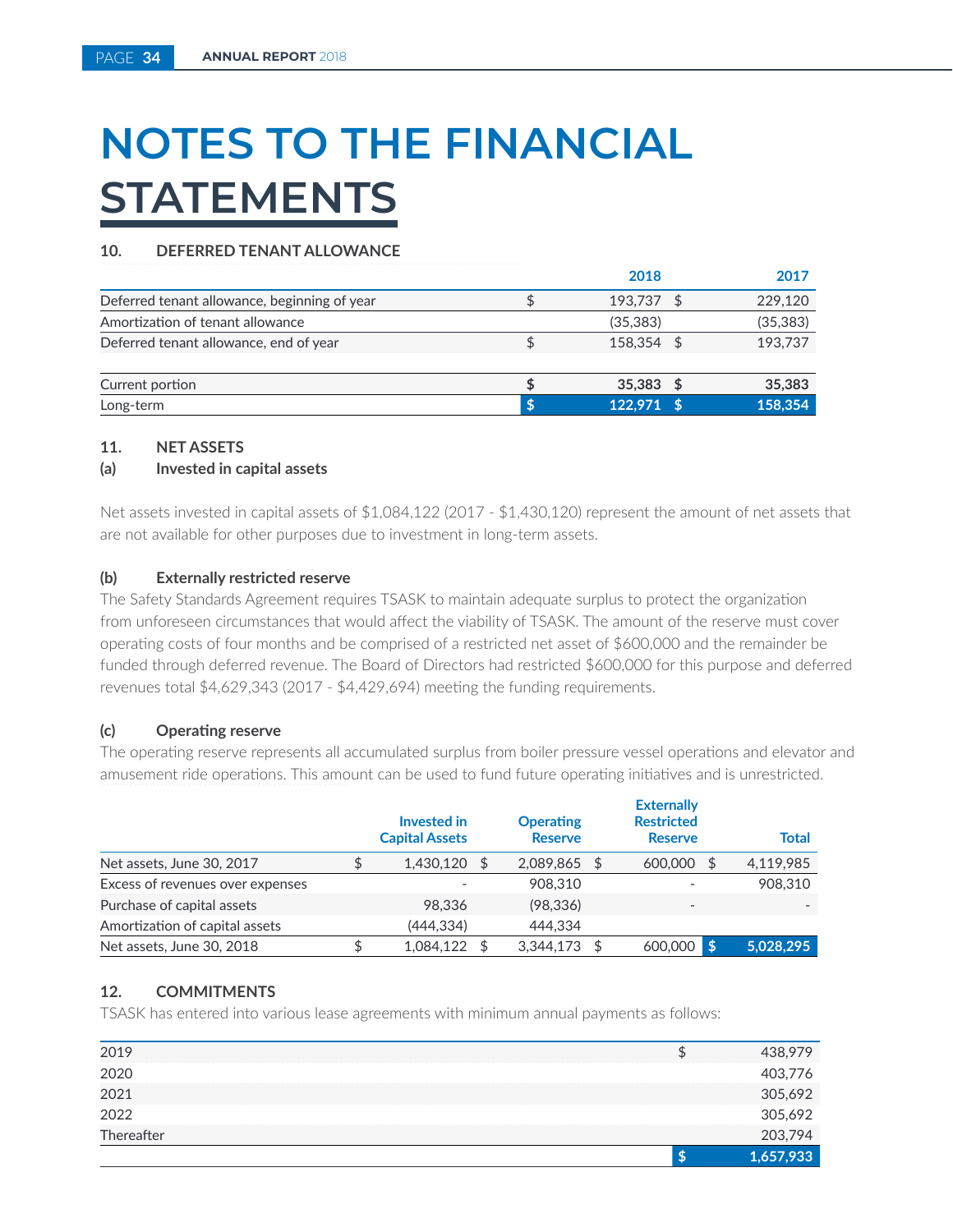### **13. FINANCIAL INSTRUMENTS**

### **FAIR VALUE**

TSASK's financial instruments consist of cash, accounts receivable, investments, accounts payable, and accrued liabilities. The carrying amount of TSASK's financial instruments approximates fair value, due to relatively shortterm maturities.

### **CREDIT RISK**

TSASK is exposed to credit risk of its trade receivables. TSASK manages this credit risk through monitoring of credit balances and active collection activity. In the event that an account is deemed uncollectible, the account is written off as a bad debt.

### **INTEREST RATE RISK**

Interest rate risk is the risk that the value of a financial instrument might be adversely affected by a change in interest rates. TSASK has no significant exposure to interest rate risk.

### **LIQUIDITY RISK**

Liquidity risk is the risk that TSASK will not be able to meet its financial obligations as they fall due. TSASK's approach to managing liquidity risk is to ensure that it will have sufficient working capital and cash flow generated from operations to fund the operations and settle debt and liabilities when due. TSASK also maintains an operating reserve to mitigate this risk (note 11). Contractual obligations and payments related to financial liabilities as of June 30, 2018 are all expected to be paid by June 30, 2019.

### **FOREIGN CURRENCY RISK**

Foreign exchange risk is the risk that the fair value or future cash flows of a financial instrument will fluctuate because of changes in foreign exchange rates. TSASK enters into transactions to receive income denominated in US dollars. TSASK has no significant exposure to foreign currency risk.

### **14. PENSION PLAN**

TSASK participates in the Public Employees Pension Plan (PEPP), a defined contribution pension plan. TSASK's obligations to PEPP are limited to 7.6% of earnings for all employees for current services. During the year, TSASK contributed \$389,273 (2017 - \$397,507) to PEPP, which is recorded as an expense.

### **15. TRANSACTIONS WITH GOVERNMENT**

TSASK has routine operating transactions with the Government of Saskatchewan which are recorded at the rates charged by the Government of Saskatchewan and are settled on normal trade terms. Included in expenses are transactions with the Government of Saskatchewan amounting to \$310,193 (2017 - \$307,391) of which \$31,596 (2017 – \$32,169) was payable at June 30, 2018.